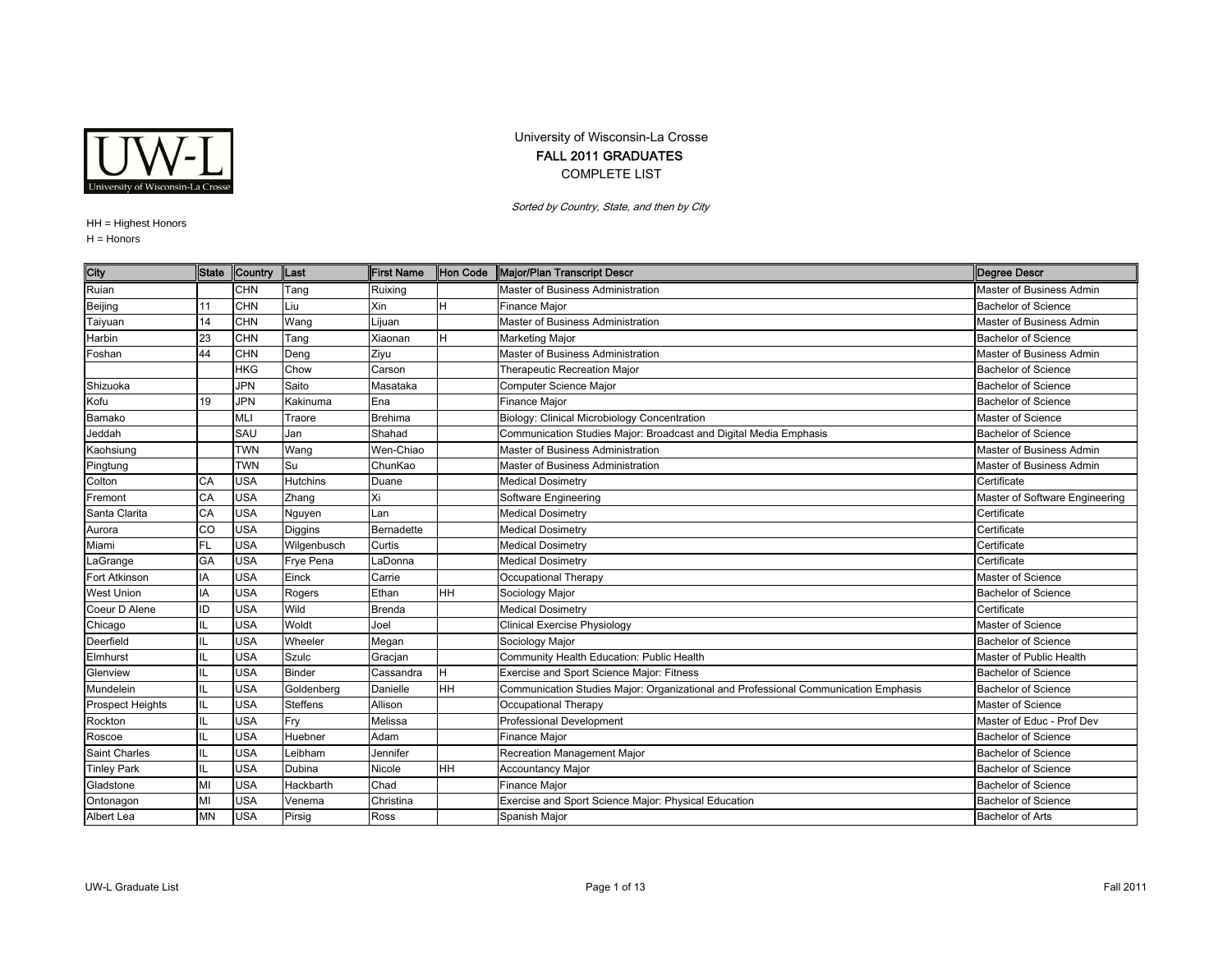| City                       | <b>State</b> | Country    | Last           | <b>First Name</b> | Hon Code | Major/Plan Transcript Descr                                  | Degree Descr               |
|----------------------------|--------------|------------|----------------|-------------------|----------|--------------------------------------------------------------|----------------------------|
| Apple Valley               | <b>MN</b>    | <b>USA</b> | Chies          | Thomas            |          | <b>Physics Major</b>                                         | <b>Bachelor of Science</b> |
| <b>Apple Valley</b>        | MN           | USA        | Leland         | Cody              | H        | Social Studies Major (Broad Field Option B)                  | <b>Bachelor of Science</b> |
| Apple Valley               | <b>MN</b>    | <b>USA</b> | Nelson         | Caroline          | ΙH.      | <b>Accountancy Major</b>                                     | <b>Bachelor of Science</b> |
| Austin                     | <b>MN</b>    | <b>USA</b> | Barclay        | Erik              |          | Finance Major                                                | <b>Bachelor of Science</b> |
| Bloomington                | <b>MN</b>    | <b>USA</b> | McCrary        | Kellen            | H        | Exercise and Sport Science Major: Fitness                    | <b>Bachelor of Science</b> |
| Bloomington                | <b>MN</b>    | <b>USA</b> | Quiring        | Steven            | HH       | Psychology Major                                             | <b>Bachelor of Science</b> |
| <b>Brainerd</b>            | <b>MN</b>    | <b>USA</b> | Myers          | Trystan           |          | <b>Biology Major</b>                                         | <b>Bachelor of Science</b> |
| <b>Brooklyn Park</b>       | MN           | <b>USA</b> | McCarthy       | Caitlin           |          | <b>Clinical Exercise Physiology</b>                          | Master of Science          |
| <b>Brooklyn Park</b>       | MN           | <b>USA</b> | McElligott     | Allyson           | HH       | Psychology Major                                             | <b>Bachelor of Science</b> |
| <b>Brooklyn Park</b>       | <b>MN</b>    | <b>USA</b> | Traaseth       | Leah              |          | Finance Major                                                | <b>Bachelor of Science</b> |
| <b>Burnsville</b>          | MN           | <b>USA</b> | Speaker        | Corey             |          | Clinical Exercise Physiology                                 | Master of Science          |
| Byron                      | <b>MN</b>    | <b>USA</b> | Larson         | Amanda            |          | Geography Major: Environmental Science Concentration         | <b>Bachelor of Science</b> |
| Chaska                     | <b>MN</b>    | <b>USA</b> | O'Mara         | Molly             | H.       | Marketing Major                                              | <b>Bachelor of Science</b> |
| Chaska                     | MN           | USA        | Thorson        | Emily             |          | Biology Major                                                | <b>Bachelor of Science</b> |
| Coon Rapids                | MN           | <b>USA</b> | Klinger        | Katherine         |          | Management Major                                             | <b>Bachelor of Science</b> |
| Corcoran                   | <b>MN</b>    | <b>USA</b> | Schlegel       | Rachel            | ΙH.      | Marketing Major                                              | <b>Bachelor of Science</b> |
| Dover                      | MN           | USA        | Crowson        | Bryan             |          | Middle Childhood through Early Adolescence Education Major   | <b>Bachelor of Science</b> |
| Eagan                      | MN           | <b>USA</b> | Montelibano    | Marisa            |          | Spanish Major                                                | <b>Bachelor of Arts</b>    |
| Eagan                      | <b>MN</b>    | <b>USA</b> | Rud            | Brittany          | HH       | Biology Major                                                | <b>Bachelor of Science</b> |
| Easton                     | MN           | <b>USA</b> | Becker         | Jordan            |          | Clinical Exercise Physiology                                 | Master of Science          |
| <b>Eden Prairie</b>        | MN           | <b>USA</b> | Masche         | Bradley           |          | Social Studies Major (Broad Field Option B)                  | <b>Bachelor of Science</b> |
| Eden Prairie               | MN           | <b>USA</b> | Vidal          | Kathryn           |          | Occupational Therapy                                         | Master of Science          |
| Goodview                   | <b>MN</b>    | <b>USA</b> | Mackey         | Emily             |          | Sociology Major                                              | <b>Bachelor of Science</b> |
| <b>Grand Rapids</b>        | MN           | <b>USA</b> | Cory           | Sean              |          | Physics Major                                                | <b>Bachelor of Science</b> |
| Green Isle                 | MN           | <b>USA</b> | Kreger         | Annie             |          | Art Education Major                                          | <b>Bachelor of Science</b> |
| Harmony                    | <b>MN</b>    | <b>USA</b> | <b>Brink</b>   | Andrew            |          | Management Major: General Management and Technology Emphasis | <b>Bachelor of Science</b> |
| Hastings                   | <b>MN</b>    | <b>USA</b> | Foss           | Bradley           |          | <b>Accountancy Major</b>                                     | <b>Bachelor of Science</b> |
| Houston                    | MN           | <b>USA</b> | Feller         | Cassie            |          | <b>Accountancy Major</b>                                     | <b>Bachelor of Science</b> |
| Hugo                       | <b>MN</b>    | <b>USA</b> | _oing          | Kyle              |          | Master of Business Administration                            | Master of Business Admin   |
| <b>Inver Grove Heights</b> | MN           | USA        | _issarrague    | Andrew            |          | Sociology Major                                              | Bachelor of Arts           |
| La Crescent                | MN           | USA        | Congdon Wieser | Kendra            |          | <b>Professional Development</b>                              | Master of Educ - Prof Dev  |
| La Crescent                | <b>MN</b>    | <b>USA</b> | Hogan          | Christie          |          | Middle Childhood through Early Adolescence Education Major   | <b>Bachelor of Science</b> |
| Lakeville                  | <b>MN</b>    | <b>USA</b> | Miller         | Whitney           | ΙH.      | History Major                                                | <b>Bachelor of Science</b> |
| Lewiston                   | MN           | <b>USA</b> | Sommers        | Janell            |          | Psychology Major                                             | <b>Bachelor of Science</b> |
| Madison Lake               | MN           | <b>USA</b> | Alders         | _acey             |          | Occupational Therapy                                         | Master of Science          |
| Mankato                    | <b>MN</b>    | <b>USA</b> | Shouts         | Jared             |          | Biology Major: Biomedical Science Concentration              | <b>Bachelor of Science</b> |
| Maple Grove                | MN           | <b>USA</b> | Hugunin        | Abbie             |          | Management Major: General Management and Technology Emphasis | <b>Bachelor of Science</b> |
| Maple Grove                | MN           | <b>USA</b> | Le             | Duy               |          | Biology Major: Biomedical Science Concentration              | <b>Bachelor of Science</b> |
| Maple Grove                | <b>MN</b>    | <b>USA</b> | Manelli        | Christina         |          | Community Health Education Major                             | <b>Bachelor of Science</b> |
| Maplewood                  | MN           | USA        | Stearns        | Bethany           |          | Occupational Therapy                                         | Master of Science          |
| Marine on Saint Croix      | MN           | <b>USA</b> | Shields        | Nathaniel         | н        | Psychology Major                                             | <b>Bachelor of Science</b> |
| Medina                     | <b>MN</b>    | <b>USA</b> | Madden         | Kasey             |          | History Major: Regional Emphasis                             | <b>Bachelor of Science</b> |
| Minneapolis                | MN           | USA        | Hooper         | Gabriella         | HH       | Community Health Education Major                             | <b>Bachelor of Science</b> |
| New Prague                 | MN           | <b>USA</b> | Kaminsky       | Emily             | H        | Psychology Major                                             | <b>Bachelor of Science</b> |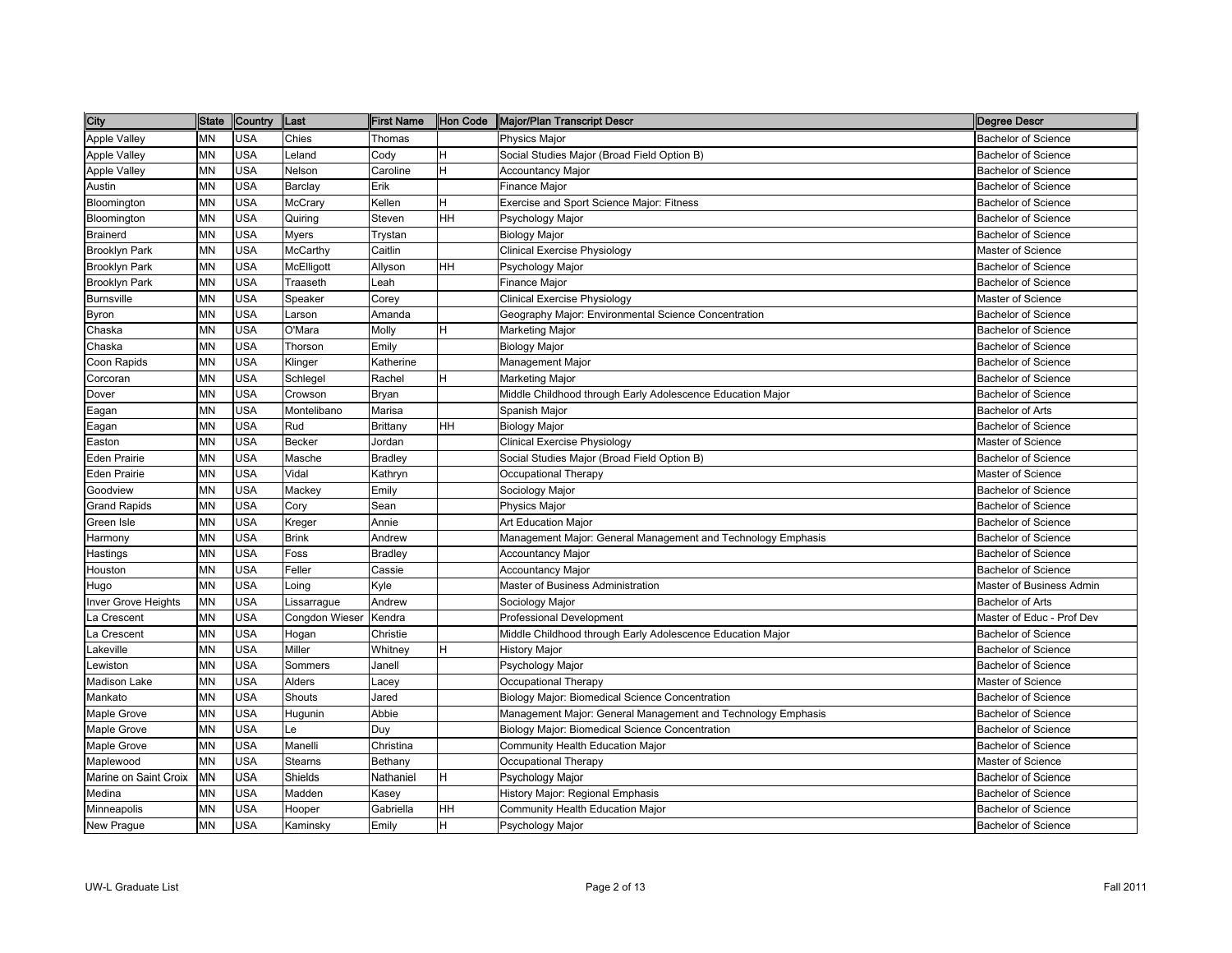| City             | <b>State</b> | Country    | Last        | <b>First Name</b> | Hon Code | Major/Plan Transcript Descr                                                         | Degree Descr                   |
|------------------|--------------|------------|-------------|-------------------|----------|-------------------------------------------------------------------------------------|--------------------------------|
| Owatonna         | MN           | <b>USA</b> | Card        | Daniel            |          | English Major: Rhetoric and Writing Emphasis                                        | <b>Bachelor of Arts</b>        |
| Owatonna         | MN           | <b>USA</b> | Zishka      | Gretchen          | HН       | <b>Political Science Major</b>                                                      | <b>Bachelor of Arts</b>        |
| Plymouth         | ΜN           | <b>USA</b> | Des Roches  | eigh-Ann_         |          | Psychology Major                                                                    | <b>Bachelor of Science</b>     |
| Plymouth         | MN           | <b>USA</b> | Morrow      | Matthew           |          | <b>International Business Major</b>                                                 | <b>Bachelor of Science</b>     |
| Plymouth         | MN           | <b>USA</b> | Spurling    | Ryan              |          | Recreation Management Major                                                         | <b>Bachelor of Science</b>     |
| Prior Lake       | MN           | <b>USA</b> | Anderson    | Drew              | н        | Computer Science Major                                                              | <b>Bachelor of Science</b>     |
| Randolph         | MN           | <b>USA</b> | Moorhouse   | Kelsey            |          | Marketing Major                                                                     | <b>Bachelor of Science</b>     |
| Red Wing         | MN           | <b>USA</b> | Johnson     | Clara             |          | Communication Studies Major: Organizational and Professional Communication Emphasis | <b>Bachelor of Arts</b>        |
| Rochester        | ΜN           | <b>USA</b> | Esch        | Ryan              | H        | Computer Science Major                                                              | <b>Bachelor of Science</b>     |
| Rochester        | MN           | <b>USA</b> | Fan         | ei.               |          | Software Engineering                                                                | Master of Software Engineering |
| Rochester        | MN           | <b>USA</b> | O'Connell   | Matthew           | HН       | Geography Major: Environmental Science Concentration                                | <b>Bachelor of Science</b>     |
| Sauk Rapids      | MN           | <b>USA</b> | Stonehouse  | Kayla             | H        | Recreation Management Major                                                         | <b>Bachelor of Science</b>     |
| Shoreview        | <b>MN</b>    | <b>USA</b> | Ganje       | Will              |          | Recreation Management Major                                                         | <b>Bachelor of Science</b>     |
| South Saint Paul | MN           | <b>USA</b> | Mascaro     | Amy               |          | Therapeutic Recreation Major                                                        | <b>Bachelor of Science</b>     |
| St Louis Park    | ΜN           | <b>USA</b> | Thomes      | Greg              |          | <b>Accountancy Major</b>                                                            | <b>Bachelor of Science</b>     |
| Stillwater       | MN           | <b>USA</b> | Ries        | Patricia          |          | Biology Major: Environmental Science Concentration                                  | <b>Bachelor of Science</b>     |
| Stillwater       | MN           | <b>USA</b> | Zinschlag   | Bryan             |          | Sociology Major                                                                     | <b>Bachelor of Science</b>     |
| Vadnais Heights  | MN           | <b>USA</b> | Lockman     | Kent              | н        | Exercise and Sport Science Major: Exercise Science - Pre-professional Track         | <b>Bachelor of Science</b>     |
| Waseca           | ΜN           | <b>USA</b> | Kiesler     | Katie             |          | <b>English Major</b>                                                                | <b>Bachelor of Science</b>     |
| Watertown        | ΜN           | <b>USA</b> | Braegelmann | Abigail           | HН       | Political Science Major                                                             | <b>Bachelor of Arts</b>        |
| Wells            | <b>MN</b>    | <b>USA</b> | Schuster    | auren             | Н        | Communication Studies Major: Organizational and Professional Communication Emphasis | <b>Bachelor of Science</b>     |
| West Saint Paul  | MN           | <b>USA</b> | Hanson      | Eric              |          | Finance Major                                                                       | <b>Bachelor of Science</b>     |
| Winona           | ΜN           | <b>USA</b> | Lueck       | Justine           |          | Clinical Exercise Physiology                                                        | Master of Science              |
| Ninona           | MN           | <b>USA</b> | O'Keefe     | Audrey            |          | Art Major                                                                           | <b>Bachelor of Science</b>     |
| Northington      | ΜN           | <b>USA</b> | Burnham     | Megan             | H        | Early Childhood through Middle Childhood Education Major                            | <b>Bachelor of Science</b>     |
| Zumbro Falls     | MN           | <b>USA</b> | Priggen     | Patrick           |          | Sociology Major                                                                     | <b>Bachelor of Science</b>     |
| Plattsburg       | МO           | <b>USA</b> | Farwell     | Ryan              |          | Exercise and Sport Science Major: Physical Education                                | <b>Bachelor of Science</b>     |
| <b>Bismarck</b>  | <b>ND</b>    | <b>USA</b> | Leer        | Sarah             |          | <b>Medical Dosimetry</b>                                                            | Certificate                    |
| Armonk           | NY           | <b>USA</b> | Rosenfeld   | Scott             |          | Exercise and Sport Science: Physical Education Teaching                             | Master of Science              |
| Rochester        | NY           | <b>USA</b> | Kusmaul     | Eric              |          | <b>Medical Dosimetry</b>                                                            | Certificate                    |
| Woodville        | OН           | <b>USA</b> | Noe         | Danielle          |          | Occupational Therapy                                                                | Master of Science              |
| Winston          | OR           | <b>USA</b> | Stallard    | Scott             |          | <b>Medical Dosimetry</b>                                                            | Certificate                    |
| Rapid City       | SD           | <b>USA</b> | Boehler     | <b>Brittany</b>   |          | Clinical Exercise Physiology                                                        | Master of Science              |
| Robstown         | TX           | <b>USA</b> | Boone       | Kimberly          |          | Medical Dosimetry                                                                   | Certificate                    |
| Alma             | WI           | <b>USA</b> | Secrist     | Zebulin           |          | Biology Major: Environmental Science Concentration                                  | <b>Bachelor of Science</b>     |
| Almena           | WI           | <b>USA</b> | Christenson | Laura             |          | <b>Mathematics Major: Education Emphasis</b>                                        | <b>Bachelor of Science</b>     |
| Appleton         | WI           | <b>USA</b> | Bergstrom   | Eric              |          | Exercise and Sport Science: Human Performance                                       | Master of Science              |
| Appleton         | WI           | <b>USA</b> | Dlugopolski | Julia             |          | English Major: Rhetoric and Writing Emphasis                                        | <b>Bachelor of Arts</b>        |
| Appleton         | WI           | <b>USA</b> | Heidemann   | Heather           | Н        | Middle Childhood through Early Adolescence Education Major                          | <b>Bachelor of Science</b>     |
| Appleton         | WI           | <b>USA</b> | Jahnke      | Caitlin           | HН       | Middle Childhood through Early Adolescence Education Major                          | <b>Bachelor of Science</b>     |
| Appleton         | WI           | <b>USA</b> | Olson       | Mary              |          | Accountancy Major                                                                   | <b>Bachelor of Science</b>     |
| Appleton         | WI           | <b>USA</b> | Osgood      | aura              | н        | <b>Accountancy Major</b>                                                            | <b>Bachelor of Science</b>     |
| Appleton         | WI           | <b>USA</b> | Vandenboom  | _indsey           |          | Spanish Major                                                                       | <b>Bachelor of Science</b>     |
| Arcadia          | WI           | <b>USA</b> | Manley      | Jordan            | н        | English Major: Literature Emphasis                                                  | <b>Bachelor of Arts</b>        |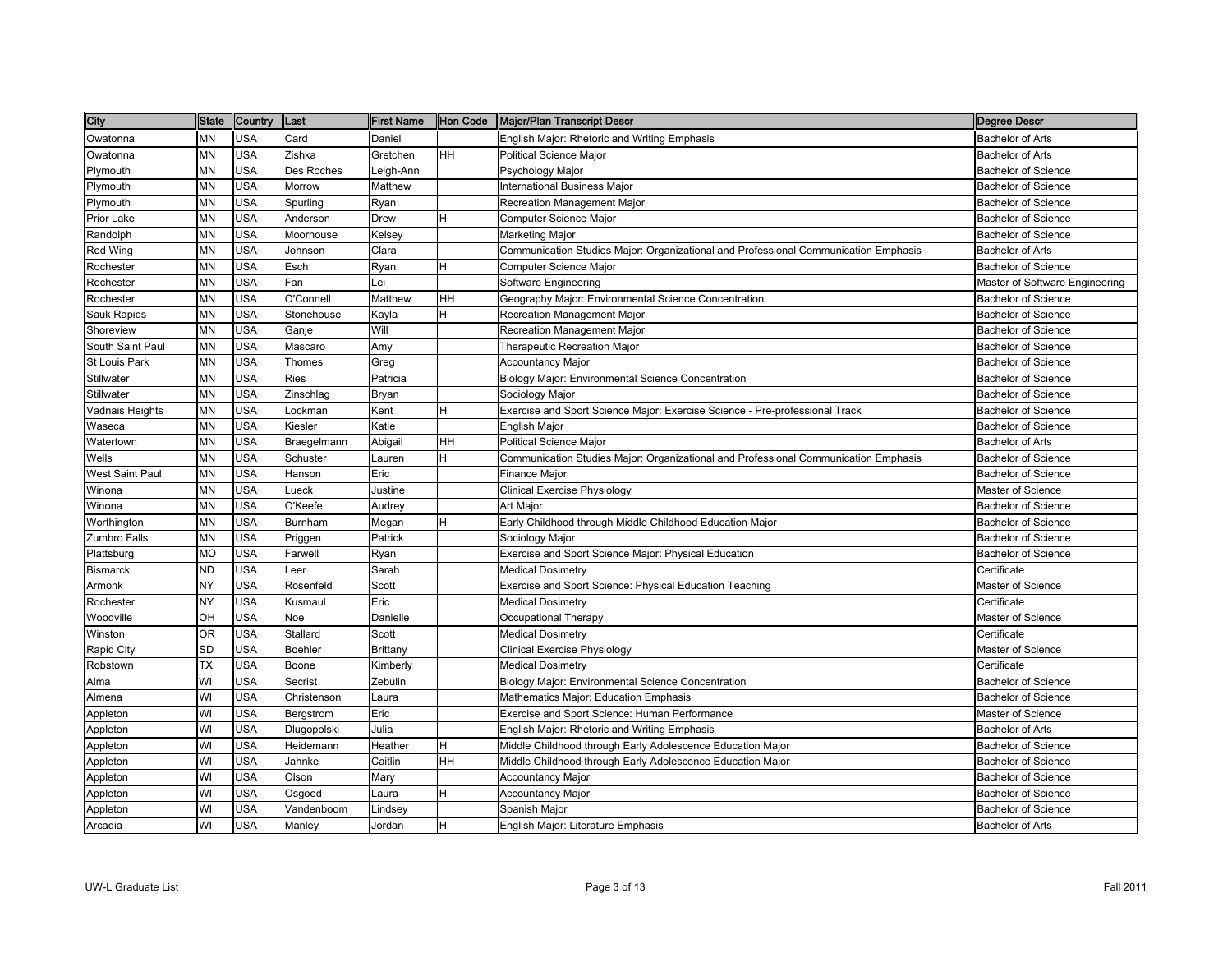| City                     | <b>State</b> | Country    | lLast          | <b>First Name</b> | Hon Code  | Major/Plan Transcript Descr                                                         | Degree Descr               |
|--------------------------|--------------|------------|----------------|-------------------|-----------|-------------------------------------------------------------------------------------|----------------------------|
| Arena                    | WI           | <b>USA</b> | ucas-Komarek   | Jeena             |           | <b>Clinical Exercise Physiology</b>                                                 | Master of Science          |
| Ashland                  | WI           | <b>USA</b> | Hammond        | Janelle           | HH        | Mathematics Major                                                                   | <b>Bachelor of Science</b> |
| Baldwin                  | WI           | <b>USA</b> | Precht         | Megan             | HH        | Community Health Education Major                                                    | <b>Bachelor of Science</b> |
| Baraboo                  | WI           | <b>USA</b> | Bergman        | Emily             | HH        | Exercise and Sport Science Major: Exercise Science - Pre-professional Track         | <b>Bachelor of Science</b> |
| Beaver Dam               | WI           | <b>USA</b> | Condon         | Courtney          | HH        | General Science (Broadfield) Major                                                  | <b>Bachelor of Science</b> |
| Beaver Dam               | WI           | <b>USA</b> | saacs          | Alicia            |           | Professional Development                                                            | Master of Educ - Prof Dev  |
| Beaver Dam               | WI           | <b>USA</b> | Jameson        | Kristin           |           | Occupational Therapy                                                                | Master of Science          |
| Beaver Dam               | WI           | <b>USA</b> | Kalinosky      | Kathryn           |           | Psychology Major                                                                    | <b>Bachelor of Science</b> |
| Berlin                   | WI           | <b>USA</b> | Kuklinski      | Rae               |           | <b>Professional Development</b>                                                     | Master of Educ - Prof Dev  |
| <b>Big Bend</b>          | WI           | <b>USA</b> | Eggert         | Karen             | H         | Spanish Major                                                                       | <b>Bachelor of Science</b> |
| <b>Black River Falls</b> | WI           | <b>USA</b> | Larkin         | Hannah            |           | <b>History Major</b>                                                                | <b>Bachelor of Science</b> |
| <b>Black River Falls</b> | WI           | <b>USA</b> | Mendez         | Ryan              | H         | Social Studies Major (Broad Field Option B)                                         | <b>Bachelor of Science</b> |
| <b>Black River Falls</b> | WI           | <b>USA</b> | Millis         | Jacob             | H         | <b>Accountancy Major</b>                                                            | <b>Bachelor of Science</b> |
| <b>Black River Falls</b> | WI           | <b>USA</b> | Waughtal       | Toni              |           | Sociology Major                                                                     | <b>Bachelor of Science</b> |
| Bloomer                  | WI           | <b>USA</b> | <b>Bischel</b> | Samantha          |           | Clinical Exercise Physiology                                                        | Master of Science          |
| Boscobel                 | WI           | <b>USA</b> | Plotz          | Heather           |           | <b>Mathematics Major: Education Emphasis</b>                                        | <b>Bachelor of Science</b> |
| Boscobel                 | WI           | <b>USA</b> | Stoeffler      | Rachel            |           | Psychology Major                                                                    | <b>Bachelor of Arts</b>    |
| <b>Boulder Junction</b>  | WI           | <b>USA</b> | Franc          | Hannah            |           | Therapeutic Recreation Major                                                        | <b>Bachelor of Science</b> |
| Boyceville               | WI           | <b>USA</b> | Horstman       | Mickell           | H         | Therapeutic Recreation Major                                                        | <b>Bachelor of Science</b> |
| Boyceville               | WI           | <b>USA</b> | _ander         | Sara              |           | Middle Childhood through Early Adolescence Education Major                          | <b>Bachelor of Science</b> |
| Brantwood                | WI           | <b>USA</b> | Moran          | Claire            |           | Psychology Major                                                                    | <b>Bachelor of Science</b> |
| Brodhead                 | WI           | <b>USA</b> | Nettesheim     | Neal              |           | Biology                                                                             | Master of Science          |
| <b>Brookfield</b>        | WI           | <b>USA</b> | Borden         | Casey             |           | Finance Major                                                                       | <b>Bachelor of Science</b> |
| <b>Brookfield</b>        | WI           | <b>USA</b> | Bozmoski       | Brittany          |           | Marketing Major                                                                     | <b>Bachelor of Science</b> |
| <b>Brookfield</b>        | WI           | <b>USA</b> | Charlton       | Kailey            | H         | Communication Studies Major: Organizational and Professional Communication Emphasis | Bachelor of Arts           |
| <b>Brookfield</b>        | WI           | <b>USA</b> | Downes         | Molly             | H         | <b>Accountancy Major</b>                                                            | <b>Bachelor of Science</b> |
| Brookfield               | WI           | <b>USA</b> | Franzel        | James             |           | <b>Political Science Major</b>                                                      | <b>Bachelor of Science</b> |
| <b>Brookfield</b>        | WI           | <b>USA</b> | Lied           | Carolyn           |           | Occupational Therapy                                                                | Master of Science          |
| <b>Brookfield</b>        | WI           | <b>USA</b> | Schultz        | Abigail           | H         | Spanish Major                                                                       | <b>Bachelor of Science</b> |
| <b>Brookfield</b>        | WI           | <b>USA</b> | Stover         | Shelley           |           | Sociology Major                                                                     | <b>Bachelor of Science</b> |
| Brookfield               | WI           | <b>USA</b> | Voss           | Sam               |           | <b>Finance Major</b>                                                                | <b>Bachelor of Science</b> |
| Burlington               | WI           | <b>USA</b> | Johnson        | Geoffrey          |           | Management Major                                                                    | <b>Bachelor of Science</b> |
| Burlington               | WI           | <b>USA</b> | Robers         | Abigail           | н         | Geography Major: Environmental Science Concentration                                | <b>Bachelor of Science</b> |
| Burlington               | WI           | <b>USA</b> | Steffen        | Kyle              |           | Exercise and Sport Science Major: Sport Management                                  | <b>Bachelor of Science</b> |
| Burlington               | WI           | <b>USA</b> | Wollmer        | Katlyn            | н         | Early Childhood through Middle Childhood Education Major                            | <b>Bachelor of Science</b> |
| Cadott                   | WI           | <b>USA</b> | Geissler       | Jay               |           | Exercise and Sport Science Major: Physical Education                                | <b>Bachelor of Science</b> |
| Cameron                  | WI           | <b>USA</b> | Czyscon        | Brady             | H         | Exercise and Sport Science Major: Exercise Science - Pre-professional Track         | <b>Bachelor of Science</b> |
| Camp Douglas             | WI           | <b>USA</b> | Oleson         | Benjamin          |           | Physics Major: Biomedical Concentration                                             | <b>Bachelor of Science</b> |
| Campbellsport            | WI           | <b>USA</b> | Bauer          | Amanda            | <b>HH</b> | Spanish Major                                                                       | <b>Bachelor of Arts</b>    |
| Cashton                  | WI           | <b>USA</b> | Mangan         | Rochelle          |           | Management Major                                                                    | <b>Bachelor of Science</b> |
| Cashton                  | WI           | <b>USA</b> | Williams       | Jillian           |           | Psychology Major                                                                    | <b>Bachelor of Science</b> |
| Cedar Grove              | WI           | <b>USA</b> | Meinen         | Molly             | HH        | <b>Biochemistry Major</b>                                                           | <b>Bachelor of Science</b> |
| Cedarburg                | WI           | <b>USA</b> | Arens          | Joshua            | H         | <b>History Major</b>                                                                | <b>Bachelor of Science</b> |
| Cedarburg                | WI           | <b>USA</b> | Hiller         | Megan             |           | Exercise and Sport Science: Physical Education Teaching                             | Master of Science          |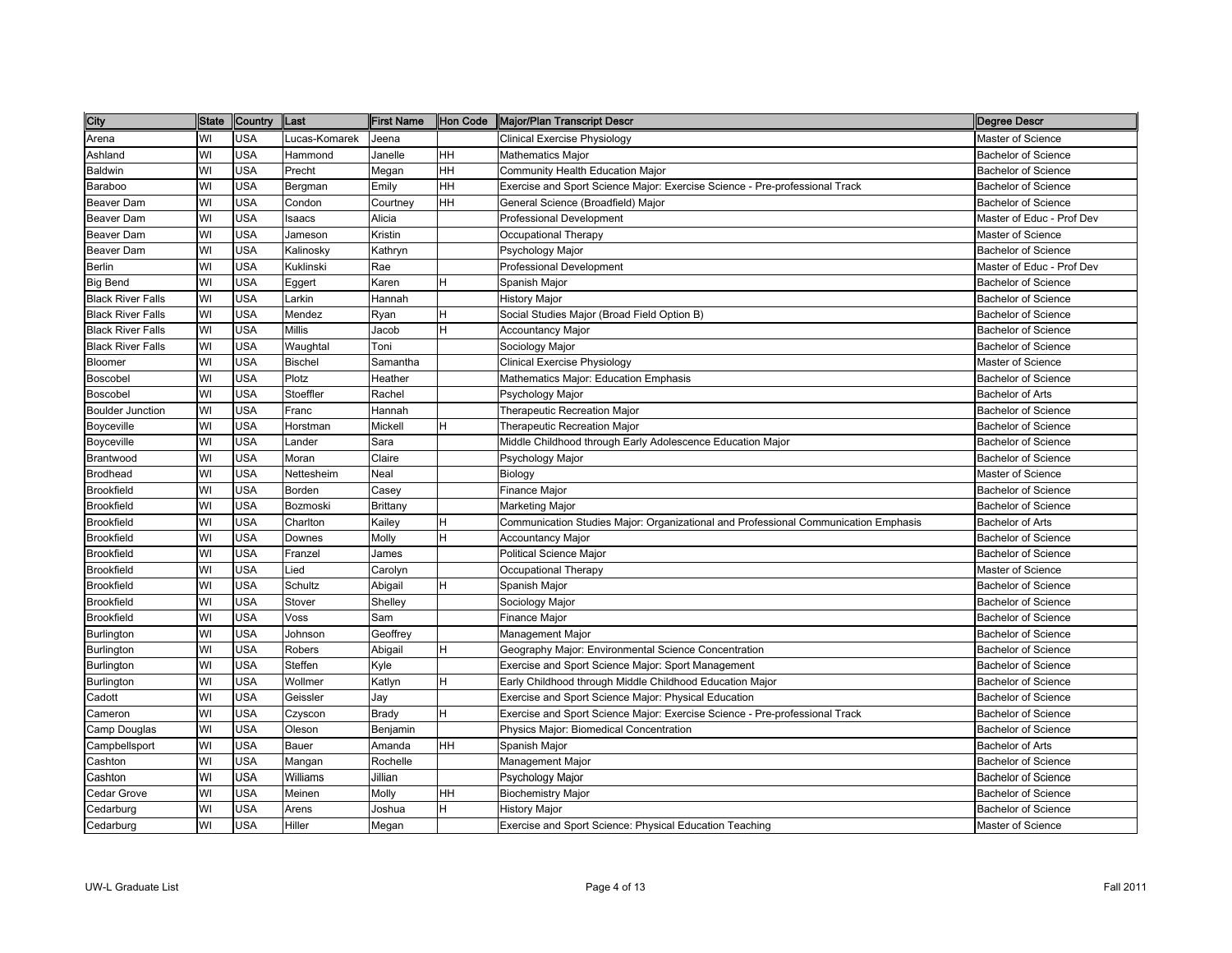| City                 | <b>State</b> | Country    | Last         | <b>First Name</b> | Hon Code | Major/Plan Transcript Descr                                                         | Degree Descr               |
|----------------------|--------------|------------|--------------|-------------------|----------|-------------------------------------------------------------------------------------|----------------------------|
| Cedarburg            | WI           | <b>USA</b> | Krueger      | Bryan             | HH       | Middle Childhood through Early Adolescence Education Major                          | <b>Bachelor of Science</b> |
| Cedarburg            | WI           | USA        | Rank         | Alison            | HH       | Early Childhood through Middle Childhood Education Major                            | <b>Bachelor of Science</b> |
| Cedarburg            | WI           | <b>USA</b> | Schleicher   | Kevin             |          | International Business Major                                                        | <b>Bachelor of Science</b> |
| Chaseburg            | WI           | <b>USA</b> | Hagen        | Jana              |          | <b>Clinical Exercise Physiology</b>                                                 | Master of Science          |
| Chetek               | WI           | USA        | Taft         | Aaron             |          | Psychology Major                                                                    | <b>Bachelor of Science</b> |
| Chilton              | WI           | <b>USA</b> | Groeschl     | Anthony           |          | <b>History Major</b>                                                                | <b>Bachelor of Science</b> |
| Colfax               | WI           | USA        | <b>Besse</b> | Angela            | H        | <b>Exercise and Sport Science Major: Fitness</b>                                    | <b>Bachelor of Science</b> |
| Colgate              | WI           | <b>USA</b> | Lisowski     | Cassandra         |          | Early Childhood through Middle Childhood Education Major                            | <b>Bachelor of Science</b> |
| Coon Valley          | WI           | <b>USA</b> | Mikshowsky   | Kassi             |          | Occupational Therapy                                                                | Master of Science          |
| Cottage Grove        | WI           | <b>USA</b> | Devine       | Jessica           |          | <b>Professional Development</b>                                                     | Master of Educ - Prof Dev  |
| <b>Cottage Grove</b> | WI           | <b>USA</b> | Vick         | Carrie            | HH       | Communication Studies Major: Organizational and Professional Communication Emphasis | <b>Bachelor of Science</b> |
| Cross Plains         | WI           | <b>USA</b> | Hagman       | Krista            | H        | Communication Studies Major: Broadcast and Digital Media Emphasis                   | <b>Bachelor of Science</b> |
| Dalton               | WI           | <b>USA</b> | Madel        | Kaila             |          | Finance Major                                                                       | <b>Bachelor of Science</b> |
| De Forest            | WI           | <b>USA</b> | _ewis        | Amy               |          | Marketing Major                                                                     | <b>Bachelor of Science</b> |
| De Forest            | WI           | <b>USA</b> | Maiers       | Jamie             |          | Marketing Major                                                                     | <b>Bachelor of Science</b> |
| De Forest            | WI           | <b>USA</b> | Skora        | Amy               | H        | Community Health Education Major                                                    | <b>Bachelor of Science</b> |
| De Pere              | WI           | <b>USA</b> | Anderson     | David             |          | Biology Major: Biomedical Science Concentration                                     | <b>Bachelor of Science</b> |
| De Pere              | WI           | <b>USA</b> | Haasch       | Tyler             |          | Marketing Major                                                                     | <b>Bachelor of Science</b> |
| De Pere              | WI           | <b>USA</b> | Kornowske    | Ross              |          | <b>Public Administration Major</b>                                                  | <b>Bachelor of Science</b> |
| De Pere              | WI           | USA        | Marino       | Monica            |          | Management Major                                                                    | <b>Bachelor of Science</b> |
| De Pere              | WI           | <b>USA</b> | Rettler      | Alyssa            | H        | Spanish Major                                                                       | <b>Bachelor of Science</b> |
| Deerfield            | WI           | <b>USA</b> | Derocher     | Sarah             | H        | Management Major                                                                    | <b>Bachelor of Science</b> |
| Deerfield            | WI           | USA        | O'Connell    | Erin              |          | Professional Development                                                            | Master of Educ - Prof Dev  |
| Delavan              | WI           | <b>USA</b> | Carthey      | Patrick           |          | English Major: Literature Emphasis                                                  | <b>Bachelor of Arts</b>    |
| Dorchester           | WI           | <b>USA</b> | Etten        | Joseph            | H        | Communication Studies Major: Broadcast and Digital Media Emphasis                   | <b>Bachelor of Science</b> |
| Dousman              | WI           | <b>USA</b> | Warren       | William           |          | Physics Major                                                                       | <b>Bachelor of Science</b> |
| Durand               | WI           | <b>USA</b> | Bauer        | Katie             |          | Biology: Clinical Microbiology Concentration                                        | Master of Science          |
| Eagle                | WI           | USA        | Hackbarth    | Jennah            |          | Clinical Exercise Physiology                                                        | Master of Science          |
| Eagle River          | WI           | <b>USA</b> | Husing       | Jacob             |          | Professional Development                                                            | Master of Educ - Prof Dev  |
| Eagle River          | WI           | <b>USA</b> | .eis         | Jennifer          |          | <b>Professional Development</b>                                                     | Master of Educ - Prof Dev  |
| Eagle River          | WI           | <b>USA</b> | Plank        | Laura             |          | Professional Development                                                            | Master of Educ - Prof Dev  |
| Eastman              | WI           | <b>USA</b> | Foley        | Jasmin            |          | <b>Accountancy Major</b>                                                            | <b>Bachelor of Science</b> |
| Eau Claire           | WI           | USA        | Demars       | Matthew           |          | Exercise and Sport Science Major: Sport Management                                  | <b>Bachelor of Science</b> |
| Eau Claire           | WI           | <b>USA</b> | Gyorfi       | Susan             |          | Psychology Major                                                                    | <b>Bachelor of Science</b> |
| Eau Claire           | WI           | <b>USA</b> | Hunter       | Mackenzie         |          | Exercise and Sport Science: Human Performance                                       | Master of Science          |
| Eau Claire           | WI           | <b>USA</b> | Mayer        | Jessica           |          | Occupational Therapy                                                                | Master of Science          |
| Eau Claire           | WI           | USA        | Moua         | Chao              |          | Biology Major: Biomedical Science Concentration                                     | <b>Bachelor of Science</b> |
| Eau Claire           | WI           | <b>USA</b> | Welter       | Matthew           |          | <b>Information Systems Major</b>                                                    | <b>Bachelor of Science</b> |
| Eden                 | WI           | <b>USA</b> | Hafermann    | Derek             |          | Middle Childhood through Early Adolescence Education Major                          | <b>Bachelor of Science</b> |
| Eden                 | WI           | USA        | Simpson      | Anthony           |          | Middle Childhood through Early Adolescence Education Major                          | <b>Bachelor of Science</b> |
| Edgar                | WI           | USA        | Lepak        | Ryan              |          | Chemistry Major: ACS Certification                                                  | <b>Bachelor of Science</b> |
| Elkhorn              | WI           | <b>USA</b> | Anderson     | Austin            |          | Management Major                                                                    | <b>Bachelor of Science</b> |
| Elkhorn              | WI           | USA        | auderdale    | Laura             |          | English Major                                                                       | <b>Bachelor of Science</b> |
| Elkhorn              | WI           | <b>USA</b> | Meyer        | Joseph            |          | Professional Development                                                            | Master of Educ - Prof Dev  |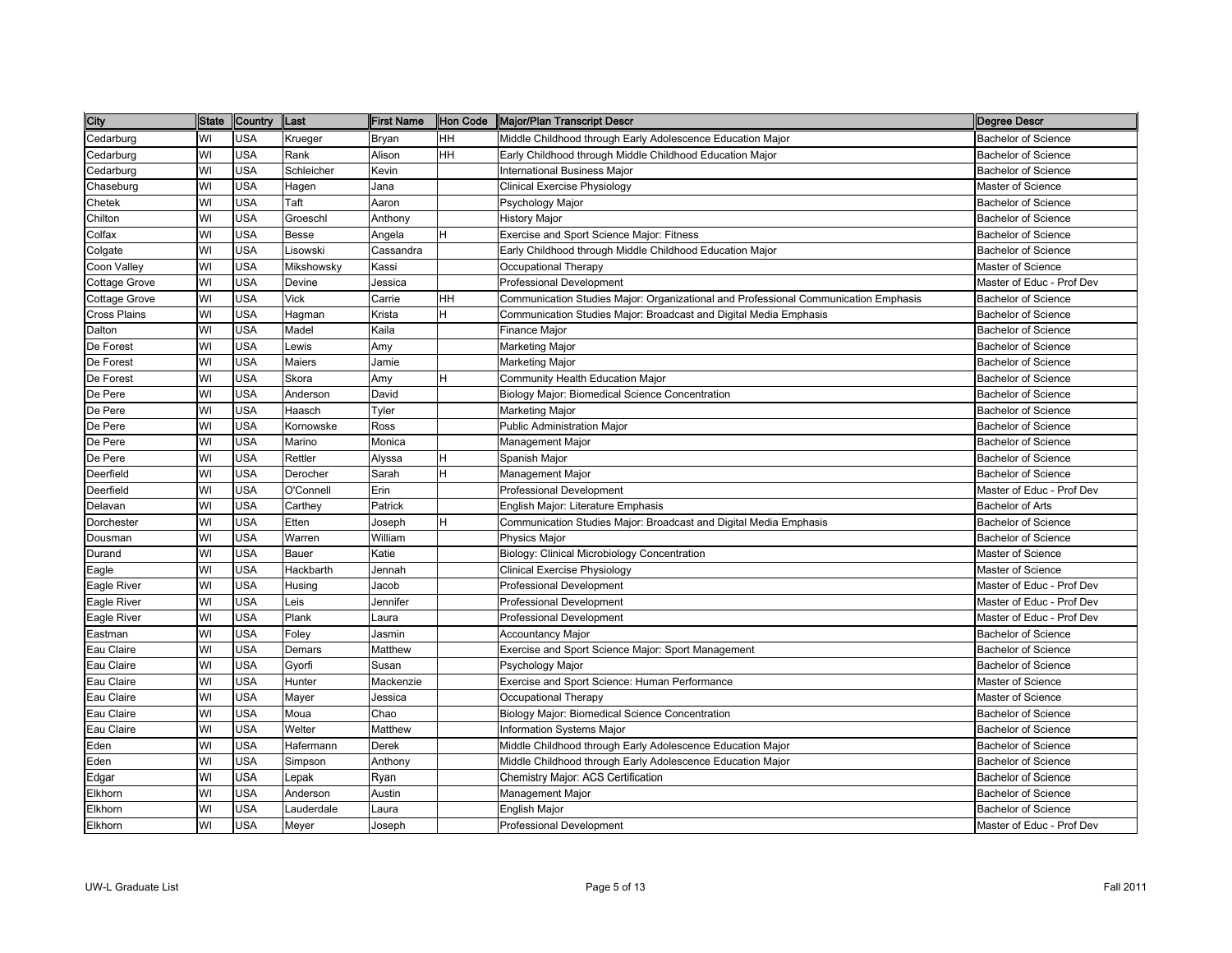| City                 | <b>State</b> | Country    | Last             | <b>First Name</b> | Hon Code | Major/Plan Transcript Descr                                                             | Degree Descr               |
|----------------------|--------------|------------|------------------|-------------------|----------|-----------------------------------------------------------------------------------------|----------------------------|
| Elkhorn              | WI           | <b>USA</b> | Rudar            | Stefanie          |          | Early Childhood through Middle Childhood Education Major                                | <b>Bachelor of Science</b> |
| Ellsworth            | WI           | <b>USA</b> | Bjorkman         | Decree            |          | <b>Biology Major</b>                                                                    | <b>Bachelor of Science</b> |
| Fennimore            | WI           | <b>USA</b> | Willer           | Alex              |          | International Business Major                                                            | <b>Bachelor of Science</b> |
| Ferryville           | WI           | <b>USA</b> | Green            | Tiffiny           |          | Occupational Therapy                                                                    | Master of Science          |
| Fitchburg            | WI           | <b>USA</b> | Kucher           | Greta             |          | Psychology Major                                                                        | <b>Bachelor of Science</b> |
| Fond du Lac          | WI           | <b>USA</b> | Heisler          | Katie             | H        | <b>Accountancy Major</b>                                                                | <b>Bachelor of Science</b> |
| Fond du Lac          | WI           | <b>USA</b> | Meyer            | Ryan              |          | Social Studies Major (Broad Field Option B)                                             | <b>Bachelor of Science</b> |
| Fond du Lac          | WI           | USA        | Smith            | Rebekah           | HН       | Psychology Major                                                                        | <b>Bachelor of Science</b> |
| Fountain City        | WI           | <b>USA</b> | <b>Baures</b>    | Carrie            | HH       | English Major                                                                           | <b>Bachelor of Science</b> |
| Freedom              | WI           | <b>USA</b> | <b>Bowers</b>    | Jennifer          |          | Psychology Major                                                                        | <b>Bachelor of Science</b> |
| Freedom              | WI           | <b>USA</b> | Vosters          | Ryan              |          | Exercise and Sport Science Major: Physical Education                                    | <b>Bachelor of Science</b> |
| Galesville           | WI           | <b>USA</b> | Flaherty         | Kaitlyn           |          | Exercise and Sport Science Major: Exercise Science - Pre-professional Track             | <b>Bachelor of Science</b> |
| Genoa                | WI           | <b>USA</b> | <b>Beck</b>      | Joseph            |          | <b>Accountancy Major</b>                                                                | <b>Bachelor of Science</b> |
| Genoa                | WI           | <b>USA</b> | Trussoni         | Daniel            |          | Recreation Management Major                                                             | <b>Bachelor of Science</b> |
| Genoa                | WI           | <b>USA</b> | Tschumper        | Keely             |          | Sociology Major                                                                         | <b>Bachelor of Science</b> |
| Genoa City           | WI           | <b>USA</b> | Kiefer           | Benjamin          |          | Marketing Major                                                                         | <b>Bachelor of Science</b> |
| Glenwood City        | WI           | <b>USA</b> | Celt             | Adam              |          | <b>Accountancy Major</b>                                                                | <b>Bachelor of Science</b> |
| Grafton              | WI           | <b>USA</b> | <b>Buchholz</b>  | Ashley            |          | Marketing Major                                                                         | <b>Bachelor of Science</b> |
| Grafton              | WI           | <b>USA</b> | Sniadach         | Ryan              |          | Biology Major: Aquatic Science Concentration                                            | <b>Bachelor of Science</b> |
| Grafton              | WI           | <b>USA</b> | Zellner          | Zachary           | н        | <b>Political Science Major</b>                                                          | <b>Bachelor of Arts</b>    |
| <b>Grand Marsh</b>   | WI           | USA        | _ittle           | Tyler             |          | <b>Political Science Major</b>                                                          | <b>Bachelor of Science</b> |
| Green Bay            | WI           | <b>USA</b> | <b>Bushmaker</b> | Cody              |          | German Studies Major                                                                    | <b>Bachelor of Arts</b>    |
| Green Bay            | WI           | <b>USA</b> | Fiori            | Nicholas          |          | Computer Science Major                                                                  | <b>Bachelor of Science</b> |
| Green Lake           | WI           | <b>USA</b> | Peterson         | Kristine          | HH       | <b>Accountancy Major</b>                                                                | <b>Bachelor of Science</b> |
| Greendale            | WI           | <b>USA</b> | Nicoud           | Megan             | H        | English Major: Rhetoric and Writing Emphasis                                            | <b>Bachelor of Arts</b>    |
| Greenfield           | WI           | <b>USA</b> | Blahnik          | Brandon           |          | <b>Professional Development</b>                                                         | Master of Educ - Prof Dev  |
| Greenfield           | WI           | <b>USA</b> | Buchmann         | Traci             | H        | Biology Major: Biomedical Science Concentration                                         | <b>Bachelor of Science</b> |
| Greenleaf            | WI           | <b>USA</b> | Klister          | Jessica           | н        | Mathematics Major: Education Emphasis                                                   | <b>Bachelor of Science</b> |
| <b>Hales Corners</b> | WI           | <b>USA</b> | Pemberton        | Michele           |          | <b>Professional Development</b>                                                         | Master of Educ - Prof Dev  |
| Hancock              | WI           | <b>USA</b> | Stevenson        | Kelsey            | HH       | <b>Political Science Major</b>                                                          | <b>Bachelor of Science</b> |
| Hartford             | WI           | <b>USA</b> | Gehring          | Cora              |          | Communication Studies Major: Public Relations and Organizational Communication Emphasis | <b>Bachelor of Science</b> |
| Hartland             | WI           | <b>USA</b> | Beckman          | Rachel            |          | Management Major: Human Resources Emphasis                                              | <b>Bachelor of Science</b> |
| Hartland             | WI           | <b>USA</b> | <b>Buechel</b>   | Sondra            | H        | Biology Major: Environmental Science Concentration                                      | <b>Bachelor of Science</b> |
| Highland             | WI           | <b>USA</b> | Laufenberg       | Benjamin          |          | Geography Major: Geographic Information Science Concentration                           | <b>Bachelor of Science</b> |
| Hillsboro            | WI           | <b>USA</b> | Jefferies        | Michael           | H        | Computer Science Major                                                                  | <b>Bachelor of Science</b> |
| Holmen               | WI           | <b>USA</b> | Bujnowski        | Nicole            |          | Occupational Therapy                                                                    | Master of Science          |
| Holmen               | WI           | <b>USA</b> | Needham          | Erin              |          | Health Education: School Health Education                                               | Master of Science          |
| Holmen               | WI           | <b>USA</b> | Purnell          | Keith             |          | Accountancy Major                                                                       | Bachelor of Science        |
| Holmen               | WI           | <b>USA</b> | Schmidt          | Carrie            |          | Communication Studies Major: Organizational and Professional Communication Emphasis     | <b>Bachelor of Science</b> |
| Holmen               | WI           | <b>USA</b> | Serano           | Deon              |          | <b>Public Administration Major</b>                                                      | <b>Bachelor of Science</b> |
| Holmen               | WI           | <b>USA</b> | Xiong            | Ya Pa             |          | Finance Major                                                                           | <b>Bachelor of Science</b> |
| Holmen               | WI           | <b>USA</b> | Zibrowski        | Tyler             |          | <b>Accountancy Major</b>                                                                | <b>Bachelor of Science</b> |
| Horicon              | WI           | <b>USA</b> | <b>Beck</b>      | Cammie            | н        | Physics Major                                                                           | <b>Bachelor of Science</b> |
| Hortonville          | WI           | <b>USA</b> | Skaletski        | Kelley            | н        | <b>Accountancy Major</b>                                                                | <b>Bachelor of Science</b> |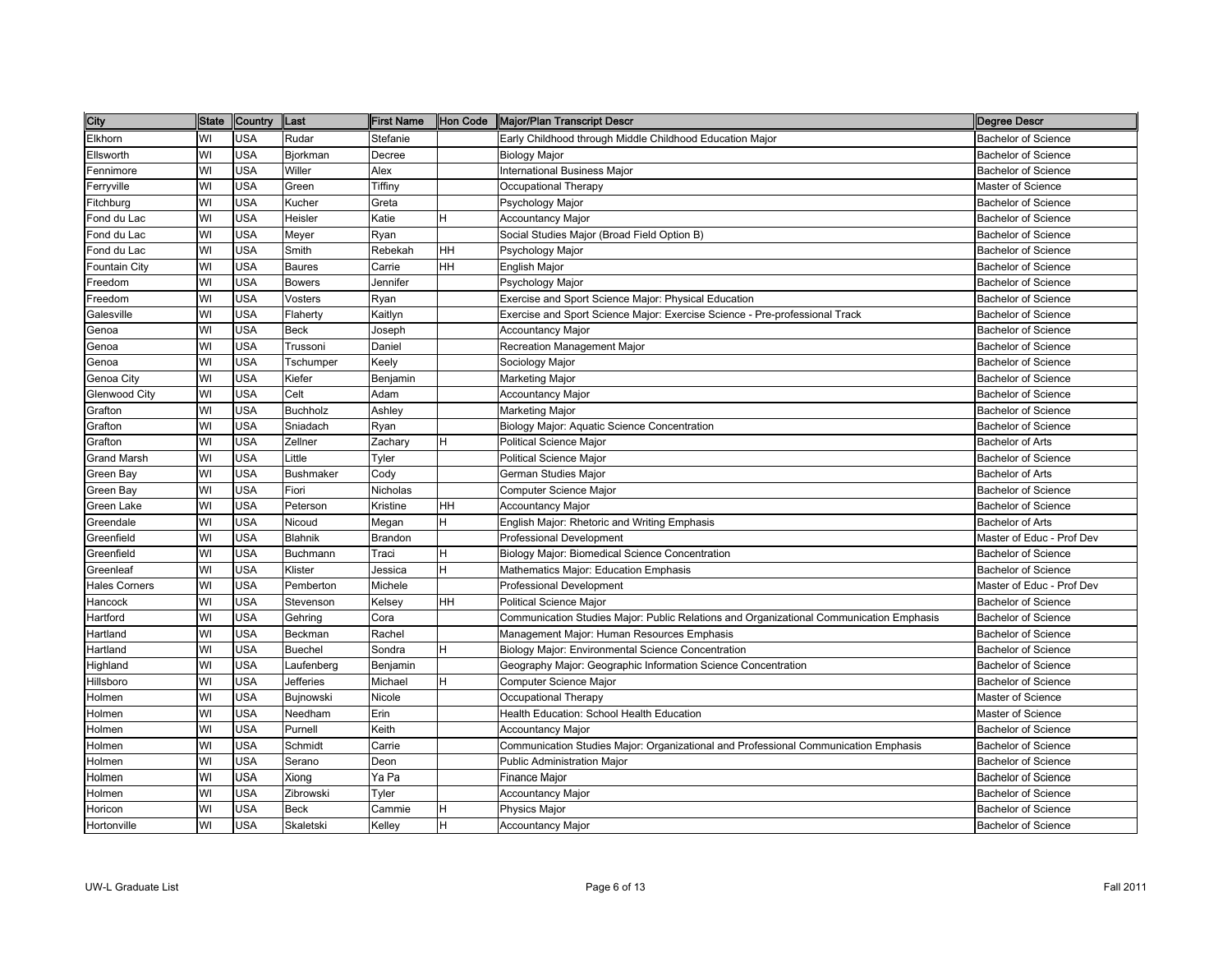| City         | <b>State</b> | <b>Country</b> | Last          | <b>First Name</b> | Hon Code  | Major/Plan Transcript Descr                                                         | <b>Degree Descr</b>        |
|--------------|--------------|----------------|---------------|-------------------|-----------|-------------------------------------------------------------------------------------|----------------------------|
| Hudson       | WI           | <b>USA</b>     | Pederson      | Hannah            | H.        | Middle Childhood through Early Adolescence Education Major                          | <b>Bachelor of Science</b> |
| Hudson       | WI           | <b>USA</b>     | Pfeffer       | Amanda            | <b>HH</b> | Sociology Major                                                                     | <b>Bachelor of Arts</b>    |
| Independence | WI           | <b>USA</b>     | Robie         | Olivia            | H         | English Major: Rhetoric and Writing Emphasis                                        | <b>Bachelor of Arts</b>    |
| Iron Ridge   | WI           | <b>USA</b>     | Bingen        | Rachael           |           | Professional Development                                                            | Master of Educ - Prof Dev  |
| Janesville   | WI           | <b>USA</b>     | Arndt         | Jennah            | lH.       | Psychology Major                                                                    | <b>Bachelor of Science</b> |
| Janesville   | WI           | <b>USA</b>     | Berger        | Nicole            |           | Professional Development                                                            | Master of Educ - Prof Dev  |
| Janesville   | WI           | <b>USA</b>     | Haggerty      | Debra             |           | Psychology Major                                                                    | <b>Bachelor of Science</b> |
| Janesville   | WI           | USA            | Rebout        | Megan             |           | Recreation Management Major                                                         | <b>Bachelor of Science</b> |
| Janesville   | WI           | <b>USA</b>     | Zillmer       | John              |           | Psychology Major                                                                    | <b>Bachelor of Science</b> |
| Jefferson    | WI           | <b>USA</b>     | Sireno        | Mary              |           | <b>Therapeutic Recreation Major</b>                                                 | <b>Bachelor of Science</b> |
| Kaukauna     | WI           | <b>USA</b>     | Giordana      | Alexandra         |           | Middle Childhood through Early Adolescence Education Major                          | <b>Bachelor of Science</b> |
| Kaukauna     | WI           | <b>USA</b>     | Van Zeeland   | Scott             |           | Management Major                                                                    | <b>Bachelor of Science</b> |
| Kendall      | WI           | <b>USA</b>     | Woggon        | Janelle           |           | Communication Studies Major: Organizational and Professional Communication Emphasis | <b>Bachelor of Science</b> |
| Kenosha      | WI           | USA            | Anderson      | Stephanie         |           | Professional Development                                                            | Master of Educ - Prof Dev  |
| Kiel         | WI           | <b>USA</b>     | Hoefler       | Eric              |           | Exercise and Sport Science Major: Physical Education                                | <b>Bachelor of Science</b> |
| Kohler       | WI           | <b>USA</b>     | Miller        | Kristin           |           | Clinical Exercise Physiology                                                        | Master of Science          |
| La Crosse    | WI           | <b>USA</b>     | Alexander     | Amanda            |           | Physics Major                                                                       | <b>Bachelor of Science</b> |
| La Crosse    | WI           | <b>USA</b>     | Ammerman      | Kristine          |           | Community Health Education Major                                                    | <b>Bachelor of Science</b> |
| La Crosse    | WI           | USA            | Anderson      | Katherine         |           | <b>Biology Major</b>                                                                | <b>Bachelor of Science</b> |
| La Crosse    | WI           | <b>USA</b>     | Aspenson      | Brandon           |           | <b>Biology Major</b>                                                                | <b>Bachelor of Science</b> |
| La Crosse    | WI           | <b>USA</b>     | Bahr          | Michelle          |           | English Major                                                                       | <b>Bachelor of Science</b> |
| La Crosse    | WI           | <b>USA</b>     | Balfany       | Katherine         | lH.       | Exercise and Sport Science Major: Fitness                                           | <b>Bachelor of Science</b> |
| La Crosse    | WI           | <b>USA</b>     | Benzine       | Gail              | lH.       | Sociology Major                                                                     | <b>Bachelor of Science</b> |
| La Crosse    | WI           | <b>USA</b>     | Bernhagen     | Jason             | <b>HH</b> | Music Major: Choral Emphasis                                                        | <b>Bachelor of Science</b> |
| La Crosse    | WI           | <b>USA</b>     | Boerboom      | Amy               | H         | Middle Childhood through Early Adolescence Education Major                          | <b>Bachelor of Science</b> |
| La Crosse    | WI           | <b>USA</b>     | Brown         | Jacob             |           | Exercise and Sport Science Major: Physical Education                                | <b>Bachelor of Science</b> |
| La Crosse    | WI           | <b>USA</b>     | Brown         | indsey            | H         | Biology Major: Biomedical Science Concentration                                     | <b>Bachelor of Science</b> |
| La Crosse    | WI           | USA            | <b>Buncak</b> | Michelle          |           | Early Childhood through Middle Childhood Education Major                            | <b>Bachelor of Science</b> |
| La Crosse    | WI           | USA            | Byus          | Janelle           |           | <b>Professional Development</b>                                                     | Master of Educ - Prof Dev  |
| La Crosse    | WI           | USA            | Calkins       | Jacqueline        |           | Community Health Education Major                                                    | <b>Bachelor of Science</b> |
| La Crosse    | WI           | <b>USA</b>     | Callen        | Stephanie         |           | <b>Professional Development</b>                                                     | Master of Educ - Prof Dev  |
| La Crosse    | WI           | <b>USA</b>     | Collins       | Sean              |           | Finance Major                                                                       | <b>Bachelor of Science</b> |
| La Crosse    | WI           | <b>USA</b>     | Durtsche      | Matthew           |           | <b>Accountancy Major</b>                                                            | <b>Bachelor of Science</b> |
| La Crosse    | WI           | <b>USA</b>     | Faust         | Amanda            | H         | Early Childhood through Middle Childhood Education Major                            | <b>Bachelor of Science</b> |
| La Crosse    | WI           | <b>USA</b>     | Fulford       | Ashley            |           | Biology Major                                                                       | <b>Bachelor of Science</b> |
| La Crosse    | WI           | <b>USA</b>     | Garkovich     | Allison           |           | Communication Studies Major: Broadcast and Digital Media Emphasis                   | <b>Bachelor of Science</b> |
| La Crosse    | WI           | USA            | Gebhart       | Travis            |           | Marketing Major                                                                     | <b>Bachelor of Science</b> |
| La Crosse    | WI           | <b>USA</b>     | Gillingham    | Gabrielle         | lH.       | Psychology Major                                                                    | <b>Bachelor of Science</b> |
| La Crosse    | WI           | USA            | Gonzalez      | Alejandro         |           | Management Major                                                                    | Bachelor of Science        |
| La Crosse    | WI           | USA            | Groen         | Kate              |           | <b>Professional Development</b>                                                     | Master of Educ - Prof Dev  |
| La Crosse    | WI           | <b>USA</b>     | Hanson        | Melissa           |           | Communication Studies Major: Organizational and Professional Communication Emphasis | <b>Bachelor of Science</b> |
| La Crosse    | WI           | <b>USA</b>     | Hillesland    | Sarah             |           | Communication Studies Major: Interpersonal Communication Emphasis                   | <b>Bachelor of Arts</b>    |
| La Crosse    | WI           | <b>USA</b>     | Kaczmarowski  | Erin              |           | Occupational Therapy                                                                | <b>Master of Science</b>   |
| La Crosse    | WI           | <b>USA</b>     | Kaul          | Hazen             |           | <b>Biology Major</b>                                                                | <b>Bachelor of Science</b> |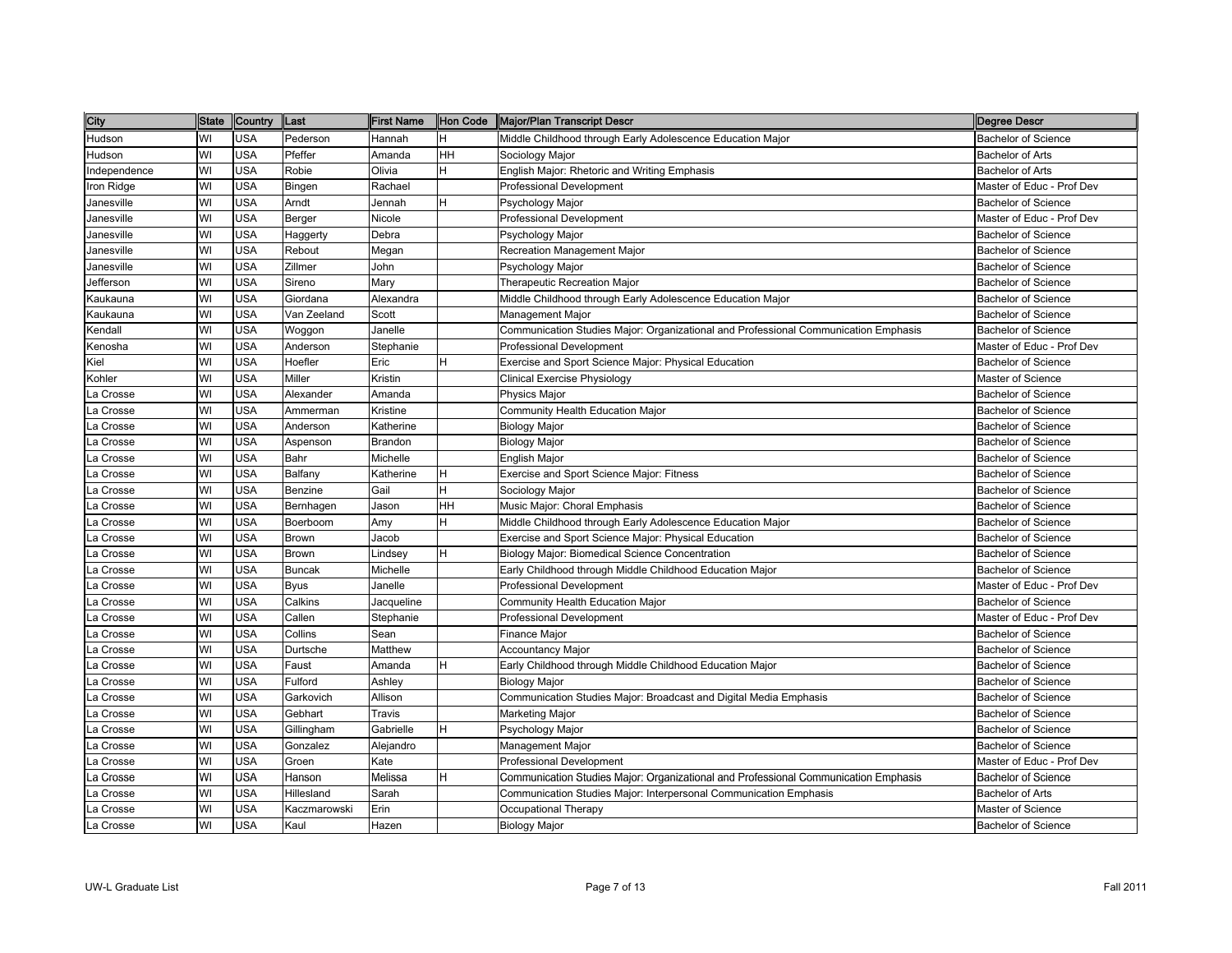| City          | <b>State</b> | Country    | Last        | <b>First Name</b> | Hon Code  | Major/Plan Transcript Descr                                       | Degree Descr                    |
|---------------|--------------|------------|-------------|-------------------|-----------|-------------------------------------------------------------------|---------------------------------|
| La Crosse     | WI           | <b>USA</b> | Kinne       | Melissa           |           | Biology Major                                                     | <b>Bachelor of Science</b>      |
| La Crosse     | WI           | <b>USA</b> | Knutson     | Ryan              |           | Psychology Major                                                  | <b>Bachelor of Science</b>      |
| La Crosse     | WI           | <b>USA</b> | Kosher      | Christopher       |           | Finance Major                                                     | <b>Bachelor of Science</b>      |
| La Crosse     | WI           | <b>USA</b> | Kuschel     | Zachary           |           | Philosophy Major                                                  | Bachelor of Arts                |
| La Crosse     | WI           | <b>USA</b> | Leverington | Joshua            |           | Software Engineering                                              | Master of Software Engineering  |
| La Crosse     | WI           | <b>USA</b> | .in         | Cheryl            |           | Master of Business Administration                                 | Master of Business Admin        |
| La Crosse     | WI           | <b>USA</b> | Marco       | Ruth Anne         |           | Spanish Major                                                     | <b>Bachelor of Arts</b>         |
| La Crosse     | WI           | USA        | McCann      | Micah Marie       |           | Art Major                                                         | <b>Bachelor of Science</b>      |
| La Crosse     | WI           | <b>USA</b> | Meinking    | Melissa           | HH        | Biology Major: Biomedical Science Concentration                   | <b>Bachelor of Science</b>      |
| La Crosse     | WI           | <b>USA</b> | North       | Tamara            |           | Occupational Therapy                                              | Master of Science               |
| La Crosse     | WI           | <b>USA</b> | Olsen       | Neil              |           | Computer Science Major                                            | <b>Bachelor of Science</b>      |
| La Crosse     | WI           | <b>USA</b> | Roach       | Anthony           |           | Management Major                                                  | <b>Bachelor of Science</b>      |
| La Crosse     | WI           | <b>USA</b> | Rozek       | John              |           | Management Major                                                  | <b>Bachelor of Science</b>      |
| La Crosse     | WI           | <b>USA</b> | Skadson     | Eric              |           | Psychology Major                                                  | <b>Bachelor of Science</b>      |
| La Crosse     | WI           | <b>USA</b> | Strand      | Hayley            |           | Women's Studies Major                                             | <b>Bachelor of Science</b>      |
| La Crosse     | WI           | <b>USA</b> | Terpstra    | Alex              |           | Political Science Major                                           | <b>Bachelor of Science</b>      |
| La Crosse     | WI           | <b>USA</b> | Thorson     | Jennifer          |           | Art Education Major                                               | <b>Bachelor of Science</b>      |
| a Crosse      | WI           | <b>USA</b> | Torp        | Clinton           |           | Master of Business Administration                                 | <b>Master of Business Admin</b> |
| a Crosse      | WI           | USA        | Westerman   | William           |           | Psychology Major                                                  | <b>Bachelor of Science</b>      |
| a Crosse      | WI           | <b>USA</b> | Znidarsich  | Timothy           | H         | Art Education Major                                               | Bachelor of Science             |
| .adysmith     | WI           | <b>USA</b> | Stunkel     | Tate              |           | Marketing Major                                                   | <b>Bachelor of Science</b>      |
| Lake Geneva   | WI           | <b>USA</b> | Kolb        | Jena              | H         | Early Childhood through Middle Childhood Education Major          | Bachelor of Science             |
| Lake Geneva   | WI           | <b>USA</b> | eedle.      | Ryan              |           | <b>Accountancy Major</b>                                          | <b>Bachelor of Science</b>      |
| ake Mills     | WI           | <b>USA</b> | Berg        | Nicole            |           | Professional Development                                          | Master of Educ - Prof Dev       |
| Lake Tomahawk | WI           | <b>USA</b> | Wenman      | Sarah             | H         | English Major                                                     | <b>Bachelor of Science</b>      |
| _ancaster     | WI           | <b>USA</b> | Schroeder   | Katie             | lн.       | Community Health Education Major                                  | <b>Bachelor of Science</b>      |
| Lancaster     | WI           | <b>USA</b> | Yearous     | Janet             | HH        | French Major                                                      | <b>Bachelor of Science</b>      |
| Lodi          | WI           | <b>USA</b> | Thoftne     | Alice             | H         | Spanish Major                                                     | <b>Bachelor of Science</b>      |
| Lone Rock     | WI           | <b>USA</b> | Gorman      | Joseph            |           | Marketing Major                                                   | <b>Bachelor of Science</b>      |
| Loyal         | WI           | <b>USA</b> | Gries       | Jason             |           | Psychology Major                                                  | <b>Bachelor of Science</b>      |
| Loyal         | WI           | <b>USA</b> | Wever       | Rachel            | H         | Community Health Education Major                                  | <b>Bachelor of Science</b>      |
| Loyal         | WI           | <b>USA</b> | Wolf        | Michael           |           | Communication Studies Major: Interpersonal Communication Emphasis | <b>Bachelor of Science</b>      |
| Madison       | WI           | <b>USA</b> | Brown       | Kristin           | <b>HH</b> | Biology Major: Biomedical Science Concentration                   | <b>Bachelor of Science</b>      |
| Madison       | WI           | <b>USA</b> | Doverspike  | Amanda            |           | Occupational Therapy                                              | Master of Science               |
| Madison       | WI           | <b>USA</b> | Esser       | Emily             | H         | Early Childhood through Middle Childhood Education Major          | <b>Bachelor of Science</b>      |
| Madison       | WI           | <b>USA</b> | Hartung     | Katelyn           | lн.       | Biology Major: Biomedical Science Concentration                   | <b>Bachelor of Science</b>      |
| Madison       | WI           | USA        | Melius      | Alex              |           | Marketing Major                                                   | <b>Bachelor of Science</b>      |
| Madison       | WI           | <b>USA</b> | Moskwa      | Joseph            |           | History Major                                                     | <b>Bachelor of Arts</b>         |
| Madison       | WI           | <b>USA</b> | Richters    | Karl              |           | Biology                                                           | Master of Science               |
| Madison       | WI           | USA        | Roe         | _ynsey            |           | Professional Development                                          | Master of Educ - Prof Dev       |
| Madison       | WI           | <b>USA</b> | Solberg     | Amanda            |           | <b>Professional Development</b>                                   | Master of Educ - Prof Dev       |
| Madison       | WI           | <b>USA</b> | Wedemeyer   | Kent              |           | <b>Professional Development</b>                                   | Master of Educ - Prof Dev       |
| Madison       | WI           | <b>USA</b> | Yogarajah   | Apilasha          |           | Marketing Major                                                   | <b>Bachelor of Science</b>      |
| Malone        | WI           | <b>USA</b> | Lemke       | Jennifer          |           | Psychology Major                                                  | <b>Bachelor of Science</b>      |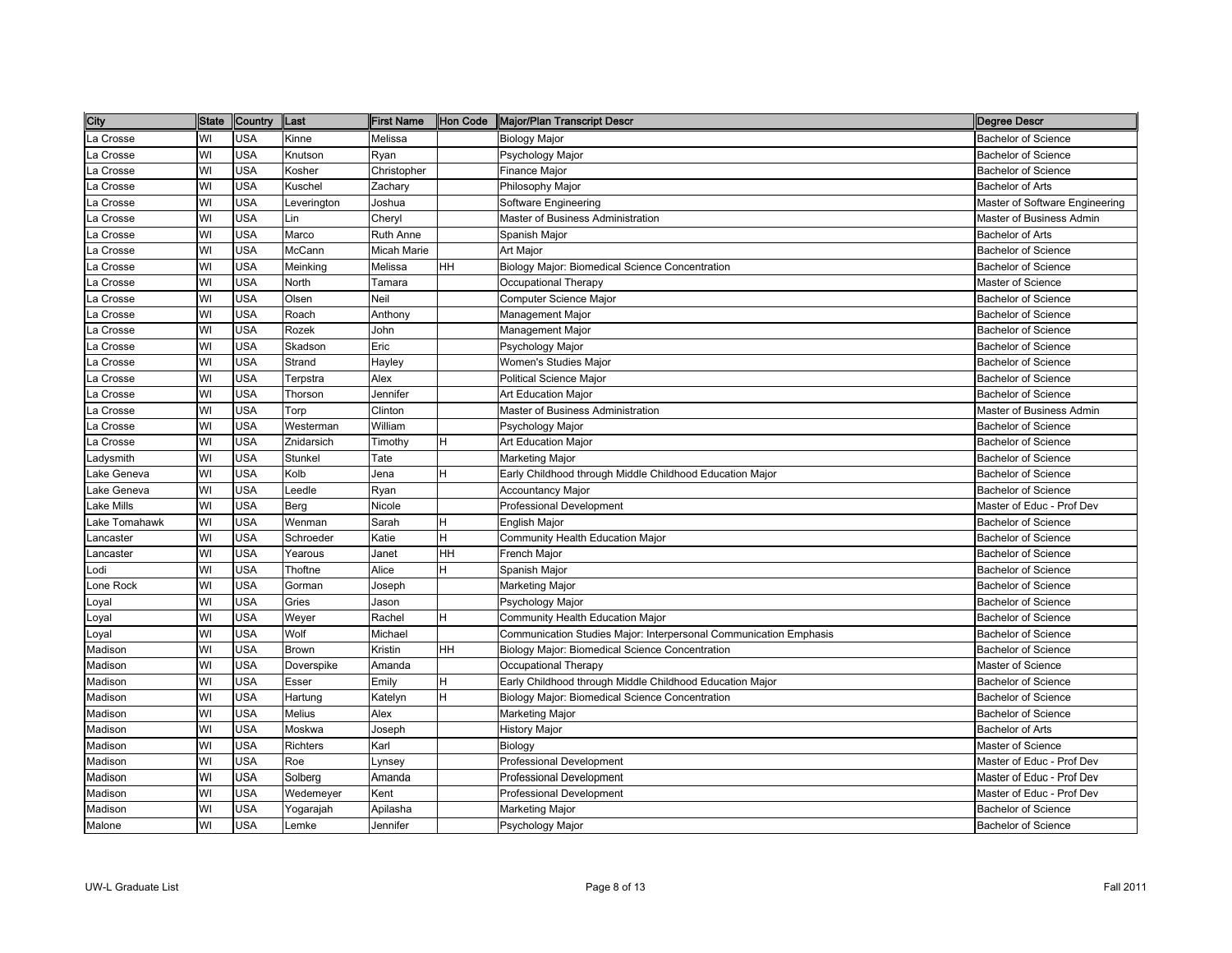| City                     | <b>State</b> | Country    | Last           | <b>First Name</b> | Hon Code | Major/Plan Transcript Descr                                                         | <b>Degree Descr</b>        |
|--------------------------|--------------|------------|----------------|-------------------|----------|-------------------------------------------------------------------------------------|----------------------------|
| <b>Manitowish Waters</b> | WI           | USA        | Theisen        | <b>Brian</b>      |          | Chemistry Major: Environmental Science Concentration                                | <b>Bachelor of Science</b> |
| <b>Manitowish Waters</b> | WI           | USA        | Theisen        | Terry             |          | <b>Professional Development</b>                                                     | Master of Educ - Prof Dev  |
| Manitowoc                | WI           | <b>USA</b> | Rodey          | Christopher       |          | <b>Biochemistry Major</b>                                                           | <b>Bachelor of Science</b> |
| Marengo                  | WI           | <b>USA</b> | Ovaska         | Ashley            |          | Occupational Therapy                                                                | Master of Science          |
| Marshfield               | WI           | USA        | Harrington     | Sean              | HН       | Physics Major: Optics Emphasis                                                      | <b>Bachelor of Science</b> |
| Mauston                  | WI           | <b>USA</b> | Finkbeiner     | Kelsey            | HН       | Psychology Major                                                                    | <b>Bachelor of Science</b> |
| Mauston                  | WI           | <b>USA</b> | Johnson        | Elizabeth         | HH       | Therapeutic Recreation Major                                                        | <b>Bachelor of Science</b> |
| Mc Farland               | WI           | <b>USA</b> | Kitto          | Cassandra         | H        | History Major: Regional Emphasis                                                    | <b>Bachelor of Science</b> |
| Mc Farland               | WI           | <b>USA</b> | Ward           | Nathan            |          | Management Major: General Management and Technology Emphasis                        | <b>Bachelor of Science</b> |
| Medford                  | WI           | <b>USA</b> | Anderson       | Jessica           |          | Communication Studies Major: Broadcast and Digital Media Emphasis                   | <b>Bachelor of Science</b> |
| Medford                  | WI           | USA        | Czerniak       | Amy               | HН       | Communication Studies Major: Organizational and Professional Communication Emphasis | <b>Bachelor of Science</b> |
| Medford                  | WI           | <b>USA</b> | Dassow         | Dustin            |          | <b>Accountancy Major</b>                                                            | <b>Bachelor of Science</b> |
| Medford                  | WI           | <b>USA</b> | Sackmann       | Mary              | HН       | General Science (Broadfield) Major                                                  | <b>Bachelor of Science</b> |
| Melrose                  | WI           | <b>USA</b> | Everson        | Nathan            |          | Archaeological Studies Major                                                        | <b>Bachelor of Science</b> |
| Menomonee Falls          | WI           | USA        | Day            | Kayleigh          | Н        | Community Health Education Major                                                    | <b>Bachelor of Science</b> |
| Menomonee Falls          | WI           | <b>USA</b> | Rossman        | Jeffrey           |          | <b>Accountancy Major</b>                                                            | <b>Bachelor of Science</b> |
| Menomonee Falls          | WI           | USA        | Schwichtenberg | Andrew            |          | <b>International Business Major</b>                                                 | <b>Bachelor of Science</b> |
| Menomonee Fls            | WI           | USA        | Festerling     | Darren            |          | <b>Finance Major</b>                                                                | <b>Bachelor of Science</b> |
| Menomonie                | WI           | <b>USA</b> | Dahl           | Sophie            |          | Finance Major: Risk, Insurance and Financial Planning Concentration                 | <b>Bachelor of Science</b> |
| Mequon                   | WI           | USA        | <b>Bultman</b> | Margaret          |          | Recreation Management Major                                                         | <b>Bachelor of Science</b> |
| Mequon                   | WI           | USA        | Jenks          | Christina         |          | Sociology Major                                                                     | <b>Bachelor of Science</b> |
| Mequon                   | WI           | USA        | Kumbhani       | Rupal             |          | Psychology Major                                                                    | <b>Bachelor of Science</b> |
| Mequon                   | WI           | USA        | McKeown        | Amanda            |          | <b>Marketing Major</b>                                                              | <b>Bachelor of Science</b> |
| Merrill                  | WI           | USA        | Berndt         | Christa           |          | <b>Biology Major</b>                                                                | <b>Bachelor of Science</b> |
| Merrill                  | WI           | USA        | Mueller        | Alex              | HН       | <b>Accountancy Major</b>                                                            | <b>Bachelor of Science</b> |
| Merrill                  | WI           | <b>USA</b> | Welch          | Patrick           |          | <b>Marketing Major</b>                                                              | <b>Bachelor of Science</b> |
| Middleton                | WI           | <b>USA</b> | Frickenstein   | Claire            | HН       | Biology Major: Biomedical Science Concentration                                     | <b>Bachelor of Science</b> |
| Middleton                | W١           | <b>USA</b> | Jung           | Kenneth           |          | Management Major: General Management and Technology Emphasis                        | <b>Bachelor of Science</b> |
| Milton                   | WI           | <b>USA</b> | Kosmopoulos    | Aleta             |          | Middle Childhood through Early Adolescence Education Major                          | <b>Bachelor of Science</b> |
| Milton                   | WI           | <b>USA</b> | Townsend       | Anthony           |          | Biology Major: Environmental Science Concentration                                  | <b>Bachelor of Science</b> |
| Milwaukee                | WI           | USA        | Dominguez      | Angela            |          | Early Childhood through Middle Childhood Education Major                            | <b>Bachelor of Science</b> |
| Milwaukee                | WI           | <b>USA</b> | Kendall        | Amanda            |          | Professional Development                                                            | Master of Educ - Prof Dev  |
| Milwaukee                | WI           | <b>USA</b> | ang            | Melissa           |          | Exercise and Sport Science Major: Physical Education                                | <b>Bachelor of Science</b> |
| <b>Mineral Point</b>     | WI           | USA        | Roberts        | Jacob             |          | General Science (Broadfield) Major                                                  | <b>Bachelor of Science</b> |
| Mondovi                  | WI           | <b>USA</b> | Kramschuster   | Hattie            |          | Occupational Therapy                                                                | <b>Master of Science</b>   |
| Monona                   | WI           | <b>USA</b> | Salm           | <b>Britne</b>     |          | Occupational Therapy                                                                | Master of Science          |
| Monroe                   | WI           | USA        | Allen          | Anthony           |          | <b>Political Science Major</b>                                                      | <b>Bachelor of Science</b> |
| Monroe                   | WI           | USA        | La Voie        | Zachary           |          | Management Major                                                                    | <b>Bachelor of Science</b> |
| Monticello               | WI           | <b>USA</b> | Reuter         | Rhett             | H.       | <b>Accountancy Major</b>                                                            | <b>Bachelor of Science</b> |
| Mosinee                  | WI           | USA        | Fochs          | Jacob             |          | <b>Marketing Major</b>                                                              | <b>Bachelor of Science</b> |
| Mount Horeb              | WI           | USA        | Glanzer        | Leah              | HН       | Early Childhood through Middle Childhood Education Major                            | <b>Bachelor of Science</b> |
| Muskego                  | WI           | <b>USA</b> | Croak          | <b>Nicholas</b>   |          | <b>Professional Development</b>                                                     | Master of Educ - Prof Dev  |
| Muskego                  | WI           | USA        | Giuffre        | Nathan            |          | <b>Finance Major</b>                                                                | <b>Bachelor of Science</b> |
| Muskego                  | WI           | <b>USA</b> | Groh           | Scott             | HН       | <b>Accountancy Major</b>                                                            | <b>Bachelor of Science</b> |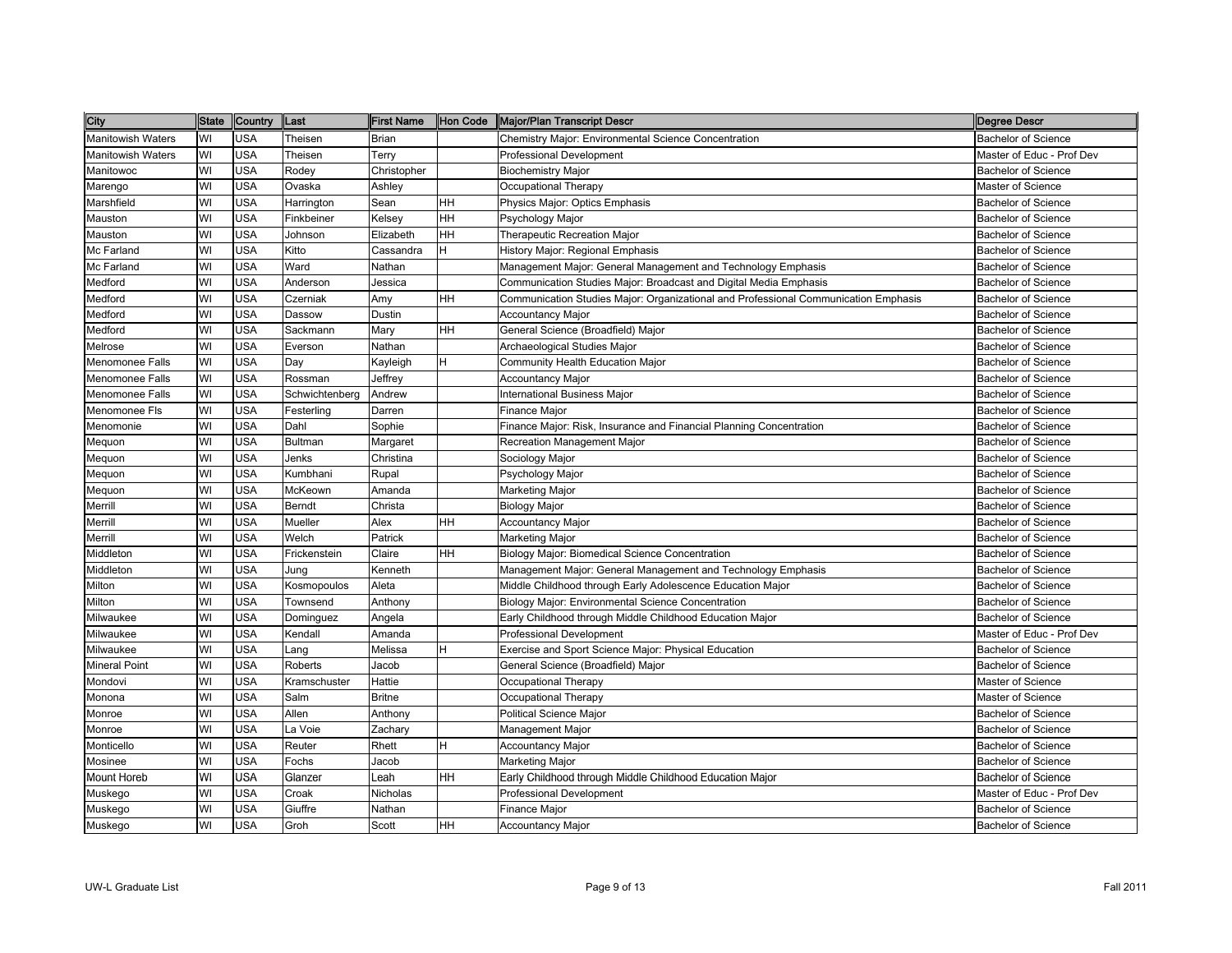| City        | <b>State</b> | Country    | Last                                                                                                                             | <b>First Name</b> | Hon Code  | Major/Plan Transcript Descr                                       | Degree Descr               |
|-------------|--------------|------------|----------------------------------------------------------------------------------------------------------------------------------|-------------------|-----------|-------------------------------------------------------------------|----------------------------|
| Muskego     | WI           | <b>USA</b> | <amperschroer< td=""><td>Kyle</td><td>lH.</td><td>Computer Science Major</td><td><b>Bachelor of Science</b></td></amperschroer<> | Kyle              | lH.       | Computer Science Major                                            | <b>Bachelor of Science</b> |
| Nashotah    | WI           | USA        | Dieringer                                                                                                                        | Krystin           |           | <b>Professional Development</b>                                   | Master of Educ - Prof Dev  |
| Necedah     | WI           | <b>USA</b> | Jones                                                                                                                            | Ashley            |           | Marketing Major                                                   | <b>Bachelor of Science</b> |
| Neenah      | WI           | <b>USA</b> | <b>Borchardt</b>                                                                                                                 | Katie             |           | Early Childhood through Middle Childhood Education Major          | <b>Bachelor of Science</b> |
| Neenah      | WI           | <b>USA</b> | Masiak                                                                                                                           | Krista            |           | Clinical Exercise Physiology                                      | Master of Science          |
| Neenah      | WI           | <b>USA</b> | McHugh                                                                                                                           | Casey             | HH        | English Major                                                     | <b>Bachelor of Science</b> |
| Neenah      | WI           | USA        | Neabling                                                                                                                         | Michelle          | <b>HH</b> | Biology Major: Biomedical Science Concentration                   | <b>Bachelor of Science</b> |
| Neillsville | WI           | <b>USA</b> | Jodarski                                                                                                                         | Daniel            | H         | Economics Maior                                                   | <b>Bachelor of Science</b> |
| Neosho      | WI           | <b>USA</b> | Radtke                                                                                                                           | Lauren            | ΙH.       | Middle Childhood through Early Adolescence Education Major        | <b>Bachelor of Science</b> |
| New Berlin  | WI           | <b>USA</b> | Luettgen                                                                                                                         | Mary              |           | Clinical Exercise Physiology                                      | Master of Science          |
| New Berlin  | WI           | <b>USA</b> | Turtenwald                                                                                                                       | Andrea            | HH        | Sociology Major                                                   | <b>Bachelor of Science</b> |
| New Lisbon  | WI           | <b>USA</b> | Holzberger                                                                                                                       | Daniel            |           | Accountancy Major                                                 | <b>Bachelor of Science</b> |
| New Lisbon  | WI           | <b>USA</b> | Keltner                                                                                                                          | Leslye            |           | Middle Childhood through Early Adolescence Education Major        | <b>Bachelor of Science</b> |
| Oconomowoc  | WI           | <b>USA</b> | Daniels                                                                                                                          | Tricia            |           | Spanish Major                                                     | <b>Bachelor of Arts</b>    |
| Oconomowoc  | WI           | <b>USA</b> | Eder                                                                                                                             | Sara              | H         | Sociology Major                                                   | <b>Bachelor of Arts</b>    |
| Onalaska    | WI           | <b>USA</b> | Bale                                                                                                                             | Tristan           |           | Political Science Major                                           | <b>Bachelor of Science</b> |
| Onalaska    | WI           | <b>USA</b> | Bettesworth                                                                                                                      | Jill              | H         | Marketing Major                                                   | <b>Bachelor of Science</b> |
| Onalaska    | WI           | <b>USA</b> | Henke                                                                                                                            | Amanda            |           | Middle Childhood through Early Adolescence Education Major        | <b>Bachelor of Science</b> |
| Onalaska    | WI           | <b>USA</b> | Islam                                                                                                                            | Sharmin           |           | Psychology Major                                                  | <b>Bachelor of Science</b> |
| Onalaska    | WI           | <b>USA</b> | Korish                                                                                                                           | Rachel            | HH        | Communication Studies Major: Interpersonal Communication Emphasis | Bachelor of Science        |
| Onalaska    | WI           | <b>USA</b> | Lisondra                                                                                                                         | _otis             |           | <b>Political Science Major</b>                                    | <b>Bachelor of Science</b> |
| Onalaska    | WI           | <b>USA</b> | Rademacher                                                                                                                       | <b>Bret</b>       |           | Economics Major                                                   | <b>Bachelor of Science</b> |
| Onalaska    | WI           | USA        | Ruprecht                                                                                                                         | Jean              |           | <b>Professional Development</b>                                   | Master of Educ - Prof Dev  |
| Onalaska    | WI           | <b>USA</b> | Swiggum                                                                                                                          | Megan             |           | Exercise and Sport Science: Physical Education Teaching           | Master of Science          |
| Onalaska    | WI           | <b>USA</b> | Tahic                                                                                                                            | Samantha          |           | <b>Professional Development</b>                                   | Master of Educ - Prof Dev  |
| Onalaska    | WI           | <b>USA</b> | Tierney                                                                                                                          | Esther            |           | Master of Business Administration                                 | Master of Business Admin   |
| Onalaska    | WI           | <b>USA</b> | Tierney                                                                                                                          | Mark              |           | Master of Business Administration                                 | Master of Business Admin   |
| Onalaska    | WI           | <b>USA</b> | Turner                                                                                                                           | Case              |           | <b>Recreation Management</b>                                      | Master of Science          |
| Onalaska    | WI           | <b>USA</b> | Wateski                                                                                                                          | Gabriel           |           | Mathematics Major: Actuarial Science Concentration                | <b>Bachelor of Science</b> |
| Onalaska    | WI           | <b>USA</b> | Weber                                                                                                                            | Joshua            |           | Exercise and Sport Science Major: Physical Education              | <b>Bachelor of Science</b> |
| Onalaska    | WI           | <b>USA</b> | Wehrenberg                                                                                                                       | Alex              |           | English Major: Rhetoric and Writing Emphasis                      | <b>Bachelor of Arts</b>    |
| Onalaska    | WI           | <b>USA</b> | Westbrook                                                                                                                        | Nicole            |           | Marketing Major                                                   | <b>Bachelor of Science</b> |
| Onalaska    | WI           | USA        | Yang                                                                                                                             | Cher              |           | Middle Childhood through Early Adolescence Education Major        | <b>Bachelor of Science</b> |
| Onalaska    | WI           | <b>USA</b> | Yashinsky                                                                                                                        | Thomas            | H         | Exercise and Sport Science Major: Physical Education              | <b>Bachelor of Science</b> |
| Oostburg    | WI           | <b>USA</b> | Andrews                                                                                                                          | Nicole            |           | <b>Professional Development</b>                                   | Master of Educ - Prof Dev  |
| Oregon      | WI           | <b>USA</b> | Boley                                                                                                                            | James             |           | Biology Major: Biomedical Science Concentration                   | <b>Bachelor of Science</b> |
| Oregon      | WI           | <b>USA</b> | Lynch                                                                                                                            | Morgan            |           | Sociology Major                                                   | <b>Bachelor of Arts</b>    |
| Oregon      | WI           | <b>USA</b> | Weber                                                                                                                            | Megan             |           | Marketing Major                                                   | <b>Bachelor of Science</b> |
| Oshkosh     | WI           | <b>USA</b> | Costello                                                                                                                         | Jessica           | ΙH.       | Therapeutic Recreation Major                                      | <b>Bachelor of Science</b> |
| Oshkosh     | WI           | <b>USA</b> | Kleinschmidt                                                                                                                     | David             |           | Exercise and Sport Science Major: Sport Management                | <b>Bachelor of Science</b> |
| Oshkosh     | WI           | <b>USA</b> | Kuehnl                                                                                                                           | Meghan            | HH        | Accountancy Major                                                 | <b>Bachelor of Science</b> |
| Oshkosh     | WI           | <b>USA</b> | Petr                                                                                                                             | Michael           |           | Geography Major: Geographic Information Science Concentration     | <b>Bachelor of Science</b> |
| Oshkosh     | WI           | USA        | Strous                                                                                                                           | Mary              |           | Spanish Major                                                     | <b>Bachelor of Arts</b>    |
| Park Falls  | WI           | <b>USA</b> | Prescott                                                                                                                         | Luke              |           | Communication Studies Major: Broadcast and Digital Media Emphasis | <b>Bachelor of Science</b> |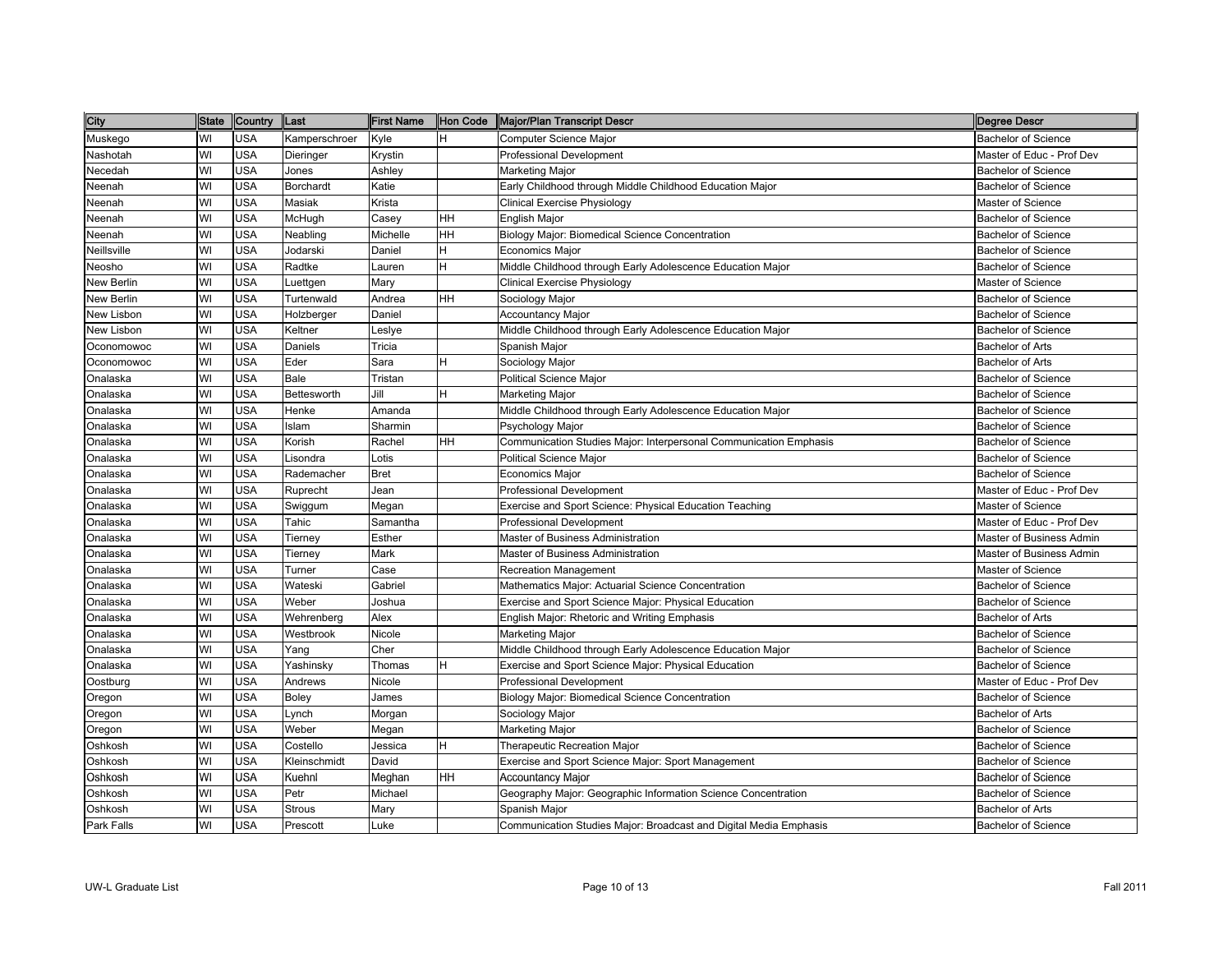| City                    | <b>State</b> | Country    | Last                                                                                                                  | <b>First Name</b> | Hon Code | Major/Plan Transcript Descr                                                         | Degree Descr               |
|-------------------------|--------------|------------|-----------------------------------------------------------------------------------------------------------------------|-------------------|----------|-------------------------------------------------------------------------------------|----------------------------|
| Park Falls              | WI           | <b>USA</b> | Scanlon                                                                                                               | <b>Brianne</b>    |          | <b>Biology Major</b>                                                                | <b>Bachelor of Science</b> |
| Pepin                   | WI           | <b>USA</b> | Buvala                                                                                                                | Mary              |          | <b>History Major</b>                                                                | Bachelor of Arts           |
| Pewaukee                | WI           | <b>USA</b> | Capes                                                                                                                 | Angela            |          | Professional Development                                                            | Master of Educ - Prof Dev  |
| Pickett                 | WI           | <b>USA</b> | <oplitz< td=""><td>Connor</td><td></td><td><b>Accountancy Major</b></td><td><b>Bachelor of Science</b></td></oplitz<> | Connor            |          | <b>Accountancy Major</b>                                                            | <b>Bachelor of Science</b> |
| Platteville             | WI           | <b>USA</b> | Reddy                                                                                                                 | Kamla             |          | Management Major                                                                    | <b>Bachelor of Science</b> |
| <b>Pleasant Prairie</b> | WI           | <b>USA</b> | Niccolai                                                                                                              | Kelli             | H        | Psychology Major                                                                    | <b>Bachelor of Science</b> |
| Plover                  | WI           | <b>USA</b> | Boden                                                                                                                 | Pamela            | Η        | Management Major: General Management and Technology Emphasis                        | <b>Bachelor of Science</b> |
| Plover                  | WI           | <b>USA</b> | Higley                                                                                                                | Sarah             | HН       | <b>Art Education Major</b>                                                          | <b>Bachelor of Science</b> |
| Plover                  | WI           | <b>USA</b> | Sadlemyer                                                                                                             | Sara              |          | Finance Major                                                                       | <b>Bachelor of Science</b> |
| Plum City               | WI           | <b>USA</b> | Bechel                                                                                                                | Elizabeth         |          | Communication Studies Major: Organizational and Professional Communication Emphasis | <b>Bachelor of Science</b> |
| Poplar                  | WI           | <b>USA</b> | Wagner                                                                                                                | Christine         |          | <b>Biology Major</b>                                                                | <b>Bachelor of Science</b> |
| Portage                 | WI           | <b>USA</b> | Johnson                                                                                                               | Kayla             |          | Occupational Therapy                                                                | Master of Science          |
| Prairie du Chien        | WI           | <b>USA</b> | <b>Hughes</b>                                                                                                         | Amanda            |          | <b>Professional Development</b>                                                     | Master of Educ - Prof Dev  |
| Prairie du Chien        | W            | <b>USA</b> | Stevenson                                                                                                             | Alyssa            | н        | English Major                                                                       | <b>Bachelor of Science</b> |
| Prairie du Sac          | WI           | <b>USA</b> | Diehl                                                                                                                 | Matthew           |          | History Major: Regional Emphasis                                                    | <b>Bachelor of Science</b> |
| Prentice                | WI           | <b>USA</b> | Kirchmeyer                                                                                                            | Kelly             |          | Exercise and Sport Science Major: Physical Education                                | <b>Bachelor of Science</b> |
| Prescott                | WI           | <b>USA</b> | Morris                                                                                                                | McKenzie          | H        | <b>Accountancy Major</b>                                                            | <b>Bachelor of Science</b> |
| Prescott                | WI           | <b>USA</b> | Voelker                                                                                                               | Steven            |          | Physics Major                                                                       | <b>Bachelor of Science</b> |
| Pulaski                 | WI           | <b>USA</b> | Braun                                                                                                                 | Kathlyn           | HH       | Marketing Major                                                                     | <b>Bachelor of Science</b> |
| Racine                  | WI           | <b>USA</b> | Adams                                                                                                                 | ∟uke              |          | <b>Medical Dosimetry</b>                                                            | Certificate                |
| Racine                  | WI           | <b>USA</b> | =ox                                                                                                                   | Kimberly          |          | <b>Biochemistry Major</b>                                                           | <b>Bachelor of Science</b> |
| Racine                  | WI           | <b>USA</b> | Roberts                                                                                                               | Anthony           |          | Therapeutic Recreation Major                                                        | <b>Bachelor of Science</b> |
| Readfield               | WI           | <b>USA</b> | Jorgensen                                                                                                             | Amanda            |          | Communication Studies Major: Interpersonal Communication Emphasis                   | <b>Bachelor of Science</b> |
| Reedsburg               | WI           | <b>USA</b> | Backeberg                                                                                                             | Justin            |          | Mathematics Major: Education Emphasis                                               | <b>Bachelor of Science</b> |
| Rhinelander             | WI           | <b>USA</b> | Kellen                                                                                                                | Sara              | HH       | <b>Biochemistry Major</b>                                                           | <b>Bachelor of Science</b> |
| Rhinelander             | WI           | <b>USA</b> | Knox                                                                                                                  | Renae             | HH       | English Major: Literature Emphasis                                                  | <b>Bachelor of Arts</b>    |
| Rhinelander             | WI           | <b>USA</b> | _aggis                                                                                                                | Amber             |          | Professional Development                                                            | Master of Educ - Prof Dev  |
| Rhinelander             | WI           | <b>USA</b> | Olson                                                                                                                 | Amanda            |          | Professional Development                                                            | Master of Educ - Prof Dev  |
| <b>Richland Center</b>  | WI           | <b>USA</b> | Cockroft                                                                                                              | Kasey             |          | Mathematics Major: Statistics Emphasis                                              | <b>Bachelor of Science</b> |
| <b>Richland Center</b>  | WI           | <b>USA</b> | Dobbs                                                                                                                 | Aasha             |          | Middle Childhood through Early Adolescence Education Major                          | <b>Bachelor of Science</b> |
| <b>Richland Center</b>  | WI           | <b>USA</b> | Roghair                                                                                                               | Christopher       | HH       | Psychology Major                                                                    | <b>Bachelor of Science</b> |
| <b>River Falls</b>      | WI           | <b>USA</b> | Robey                                                                                                                 | Jessica           |          | <b>International Business Major</b>                                                 | <b>Bachelor of Science</b> |
| <b>River Falls</b>      | WI           | <b>USA</b> | Steinmetz                                                                                                             | Jacqueline        |          | Biology Major: Biomedical Science Concentration                                     | <b>Bachelor of Science</b> |
| Rothschild              | WI           | <b>USA</b> | Reimann                                                                                                               | Katlyn            |          | <b>Biology Major</b>                                                                | <b>Bachelor of Science</b> |
| Saint Cloud             | WI           | <b>USA</b> | Schwind                                                                                                               | Lucas             |          | Exercise and Sport Science Major: Physical Education                                | <b>Bachelor of Science</b> |
| Sauk City               | WI           | <b>USA</b> | Chrisler                                                                                                              | Matt              | HH       | Exercise and Sport Science Major: Physical Education                                | <b>Bachelor of Science</b> |
| Sauk City               | WI           | <b>USA</b> | Rudig                                                                                                                 | Michelle          | HH       | Middle Childhood through Early Adolescence Education Major                          | <b>Bachelor of Science</b> |
| Saukville               | WI           | <b>USA</b> | Albrecht                                                                                                              | Opalmaree         | Η        | Psychology Major                                                                    | <b>Bachelor of Science</b> |
| Schofield               | WI           | <b>USA</b> | Hess                                                                                                                  | Erik              |          | Computer Science Major                                                              | <b>Bachelor of Science</b> |
| Sheboygan               | WI           | <b>USA</b> | <b>Butzen</b>                                                                                                         | Erik              |          | <b>Biology Major: Biomedical Science Concentration</b>                              | <b>Bachelor of Science</b> |
| Sheboygan               | WI           | <b>USA</b> | Churchill                                                                                                             | Dana              | HH       | Community Health Education Major                                                    | <b>Bachelor of Science</b> |
| Sheboygan               | WI           | <b>USA</b> | Herr                                                                                                                  | Abigail           |          | Therapeutic Recreation Major                                                        | <b>Bachelor of Science</b> |
| Sheboygan               | WI           | <b>USA</b> | Valdez                                                                                                                | David             |          | Exercise and Sport Science Major: Physical Education                                | <b>Bachelor of Science</b> |
| Sheboygan Falls         | WI           | <b>USA</b> | Garcia                                                                                                                | Jasmine           | H        | English Major: Rhetoric and Writing Emphasis                                        | <b>Bachelor of Arts</b>    |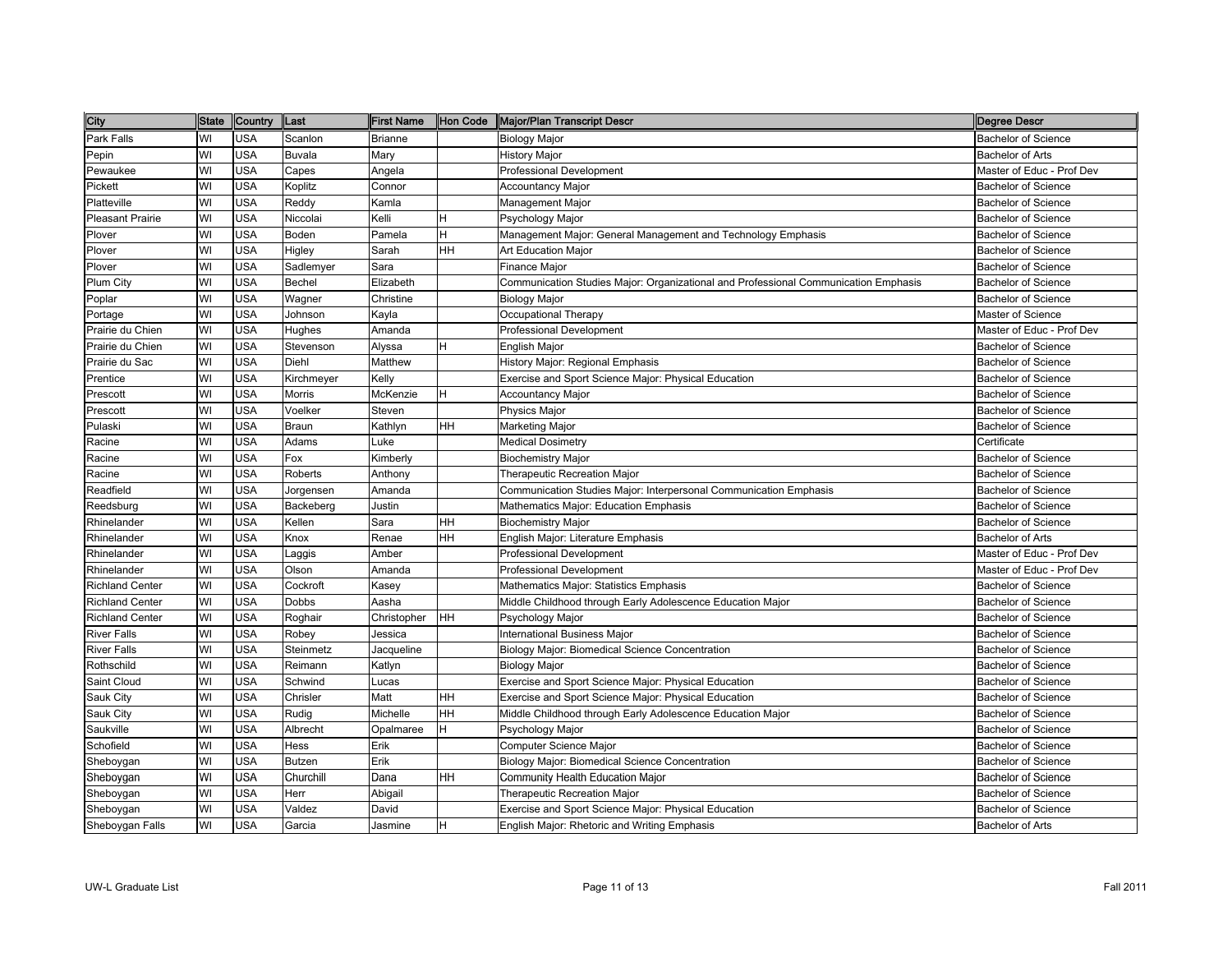| City            | <b>State</b> | <b>Country</b> | Last          | <b>First Name</b> | Hon Code | Major/Plan Transcript Descr                                                 | Degree Descr               |
|-----------------|--------------|----------------|---------------|-------------------|----------|-----------------------------------------------------------------------------|----------------------------|
| Sheldon         | WI           | <b>USA</b>     | Rowekamp      | Tyler             |          | <b>Accountancy Major</b>                                                    | <b>Bachelor of Science</b> |
| Sherwood        | WI           | <b>USA</b>     | Koszalinski   | Holly             | H        | Archaeological Studies Major                                                | <b>Bachelor of Science</b> |
| South Milwaukee | WI           | <b>USA</b>     | Stanke        | Amanda            |          | Community Health Education Major                                            | <b>Bachelor of Science</b> |
| Sparta          | WI           | <b>USA</b>     | Benzing       | Greg              | H        | Psychology Major                                                            | <b>Bachelor of Science</b> |
| Sparta          | WI           | USA            | Chapiewsky    | Katie             |          | <b>Accountancy Major</b>                                                    | <b>Bachelor of Science</b> |
| Sparta          | WI           | <b>USA</b>     | Hemmerich     | Natalie           | HH       | Biology Major: Biomedical Science Concentration                             | <b>Bachelor of Science</b> |
| Sparta          | WI           | <b>USA</b>     | Neumann       | Kari              |          | Therapeutic Recreation Major                                                | <b>Bachelor of Science</b> |
| Sparta          | WI           | <b>USA</b>     | Reed          | Melanie           |          | Geography Major                                                             | <b>Bachelor of Science</b> |
| Sparta          | WI           | <b>USA</b>     | <b>Stanek</b> | Michelle          |          | Psychology Major                                                            | <b>Bachelor of Science</b> |
| Sparta          | WI           | <b>USA</b>     | Zay           | Marsha            |          | Women's Studies Major                                                       | <b>Bachelor of Arts</b>    |
| Spencer         | WI           | USA            | Follen        | Kelli             | H        | Finance Major: Risk, Insurance and Financial Planning Concentration         | <b>Bachelor of Science</b> |
| Spencer         | WI           | <b>USA</b>     | Purdy         | Abby              |          | Biology                                                                     | Master of Science          |
| Spencer         | WI           | <b>USA</b>     | Schauer       | Joshua            |          | <b>Accountancy Major</b>                                                    | <b>Bachelor of Science</b> |
| Springbrook     | WI           | USA            | Peters        | Ethan             |          | Physics Major: Biomedical Concentration                                     | <b>Bachelor of Science</b> |
| Stetsonville    | WI           | <b>USA</b>     | Reinhart      | Brittany          | H        | Middle Childhood through Early Adolescence Education Major                  | <b>Bachelor of Science</b> |
| Stoddard        | WI           | USA            | Nigl          | Alexander         | HH       | English Major                                                               | <b>Bachelor of Science</b> |
| Stoughton       | WI           | USA            | Cowan         | Danielle          |          | Occupational Therapy                                                        | Master of Science          |
| Stoughton       | WI           | <b>USA</b>     | Cox-Borchert  | Meredith          |          | <b>Professional Development</b>                                             | Master of Educ - Prof Dev  |
| Stoughton       | WI           | <b>USA</b>     | David         | Samuel            |          | Biology Major                                                               | <b>Bachelor of Science</b> |
| Suamico         | WI           | <b>USA</b>     | Morley        | Katherine         | IНH      | Public Administration Major                                                 | <b>Bachelor of Science</b> |
| Sullivan        | WI           | <b>USA</b>     | Mrozinski     | Amy               |          | <b>Professional Development</b>                                             | Master of Educ - Prof Dev  |
| Sun Prairie     | WI           | <b>USA</b>     | Ellingson     | Kathryn           |          | <b>Professional Development</b>                                             | Master of Educ - Prof Dev  |
| Sun Prairie     | WI           | <b>USA</b>     | Hanson        | Johannes          |          | Geography Major: Geographic Information Science Concentration               | <b>Bachelor of Science</b> |
| Sun Prairie     | WI           | <b>USA</b>     | .ockwood      | Sarah             |          | Biology Major: Biomedical Science Concentration                             | <b>Bachelor of Science</b> |
| Sun Prairie     | WI           | USA            | Redalen       | Amanda            | H        | Middle Childhood through Early Adolescence Education Major                  | <b>Bachelor of Science</b> |
| Sussex          | WI           | <b>USA</b>     | Carroll       | Daniel            |          | <b>Accountancy Major</b>                                                    | <b>Bachelor of Science</b> |
| Sussex          | WI           | <b>USA</b>     | Cawley        | Valerie           |          | Psychology Major                                                            | <b>Bachelor of Science</b> |
| Sussex          | WI           | <b>USA</b>     | Ehnert        | Bryan             |          | Exercise and Sport Science Major: Exercise Science - Pre-professional Track | <b>Bachelor of Science</b> |
| Sussex          | WI           | <b>USA</b>     | Maurer        | Alyssa            |          | Occupational Therapy                                                        | Master of Science          |
| Sussex          | WI           | <b>USA</b>     | Ruckstadter   | Angela            |          | <b>Professional Development</b>                                             | Master of Educ - Prof Dev  |
| Sussex          | WI           | <b>USA</b>     | Westrich      | Monica            | H        | <b>Accountancy Major</b>                                                    | <b>Bachelor of Science</b> |
| Thorp           | WI           | <b>USA</b>     | Haas          | Rachel            |          | Exercise and Sport Science Major: Exercise Science - Pre-professional Track | <b>Bachelor of Science</b> |
| Thorp           | WI           | <b>USA</b>     | Weiler        | Andrea            | H        | Community Health Education Major                                            | <b>Bachelor of Science</b> |
| Tomah           | WI           | USA            | Fasbender     | Emily             |          | English Major: Rhetoric and Writing Emphasis                                | <b>Bachelor of Arts</b>    |
| Tomah           | WI           | <b>USA</b>     | Prise         | Molly             | H        | General Science (Broadfield) Major                                          | <b>Bachelor of Science</b> |
| Tomah           | WI           | USA            | Rausch        | Carl              |          | Finance Major                                                               | <b>Bachelor of Science</b> |
| Tomah           | WI           | <b>USA</b>     | Sanjari       | Whitney           | HH       | Community Health Education Major                                            | <b>Bachelor of Science</b> |
| Tomah           | WI           | <b>USA</b>     | Siler         | Vicki             |          | <b>Professional Development</b>                                             | Master of Educ - Prof Dev  |
| Tomah           | WI           | <b>USA</b>     | Siler         | William           |          | Professional Development                                                    | Master of Educ - Prof Dev  |
| Tomahawk        | WI           | <b>USA</b>     | Cushman       | Amanda            |          | <b>Professional Development</b>                                             | Master of Educ - Prof Dev  |
| Trempealeau     | WI           | <b>USA</b>     | Janke         | Alise             |          | Management Major                                                            | <b>Bachelor of Science</b> |
| Union Grove     | WI           | USA            | Maurer        | Jonathan          |          | Exercise and Sport Science: Human Performance                               | Master of Science          |
| Verona          | WI           | <b>USA</b>     | Dreher        | Derek             | H        | Exercise and Sport Science Major: Sport Management                          | <b>Bachelor of Science</b> |
| Verona          | WI           | <b>USA</b>     | Pederson      | Erik              |          | Geography Major                                                             | <b>Bachelor of Science</b> |